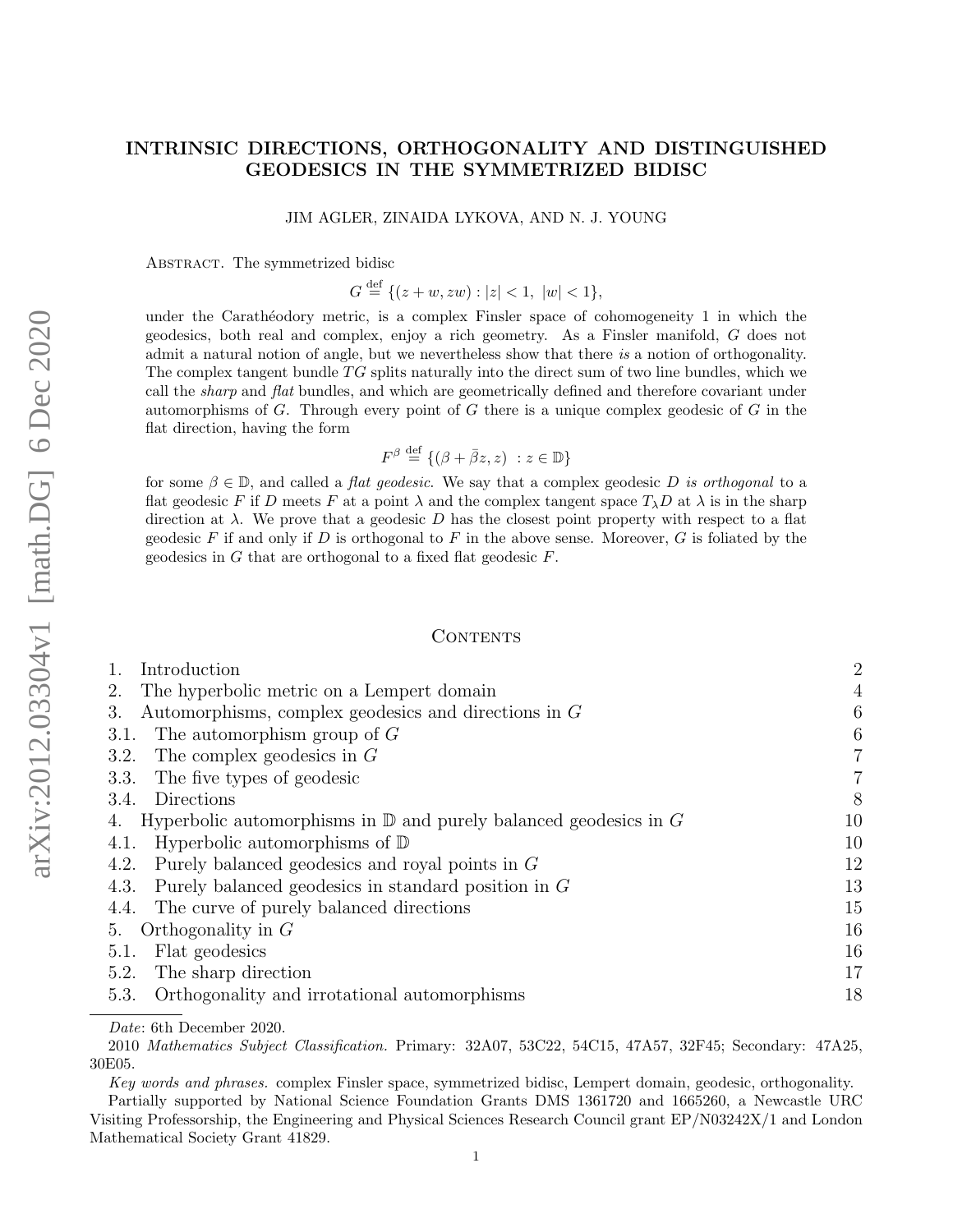| 5.4. Foliation of $G$ by orthogonal geodesics     | 19 |
|---------------------------------------------------|----|
| Distinguished geodesics in $G$<br>6.              | 19 |
| 7. The closest point property in $G$              | 22 |
| 7.1. Critical pairs                               | 23 |
| 7.2. Critical pairs and orthogonality             | 24 |
| 7.3. The closest point property and orthogonality | 26 |
| References                                        | 26 |
|                                                   |    |

#### 1. INTRODUCTION

This paper concerns *geodesics* in the symmetrized bidisc  $G$ , the domain in  $\mathbb{C}^2$  defined in the abstract. There are two different notions of geodesic, to wit, *complex* and *real.* A *complex geodesic* in G is defined to be the range of a holomorphic map  $h : \mathbb{D} \to G$  which is isometric with respect to the Poincaré metric on the unit disc  $\mathbb{D} = \{z \in \mathbb{C} : |z| < 1\}$  and the hyperbolic metric on G. It is a fact that such an h is an isometry if and only if h has a holomorphic left inverse (see, for example, [11]). Real geodesics are paths which locally minimize lengths, in the usual sense of real differential geometry or metric geometry (see [10, Definition 2.5.27]). When we speak of a 'geodesic' in G, without qualification, we shall mean a complex geodesic.

We study the geometry of G as a hyperbolic complex space in the sense of Kobayashi [13]. It is well known that on G the Carathéodory pseudometric  $|\delta|_{\text{car}}$  and Kobayashi pseudometric  $|\delta|_{\text{kob}}$ , where  $\delta$  is a datum<sup>1</sup> in G, are in fact metrics, and moreover they coincide [4, 11]. Thus there is a natural metric  $d_G$  on G, given, for a datum  $\delta = (\lambda, \mu)$  in G, by

$$
d_G(\delta) = |\delta|_{\text{kob}} = |\delta|_{\text{car}}.
$$

We call  $d_G$  the *hyperbolic metric* on  $G$ .

A fundamental fact of the complex geometry of G is that, for every point  $\lambda \in G$  and every onedimensional subspace  $\mathcal{M} \subseteq \mathbb{C}^2$ , there exists a *unique* complex geodesic D in G such that  $\lambda \in D$ and  $T_{\lambda}D = M$ , where  $T_{\lambda}D$  denotes the complex tangent space to D at the point  $\lambda$ . Thus there is a natural one-to-one correspondence between the geodesics in G passing through  $\lambda$  and the points of  $\mathbb{CP}^1$ , the *complex projective line*. We regard  $\mathbb{CP}^1$  as the set of one-dimensional subspaces of  $\mathbb{C}^2$ and refer to its elements as directions. We shall exploit this correspondence to relate the local and global hyperbolic geometries of G.

As there are qualitative differences among the complex geodesics of  $G$ , so are there differences among the directions at a point. To illustrate this anisotropy we first note that there exists a unique complex geodesic  $\mathcal R$  in G that is invariant under all automorphisms of G. Referred to as the *royal* variety,  $\mathcal{R}$  is defined to be the set

$$
\mathcal{R} = \{ (2z, z^2), z \in \mathbb{D} \} = \{ (s, p) \in G : s^2 = 4p \}.
$$

Moreover, for every  $\lambda \in \mathcal{R}$ , there exists a unique geodesic  $F_{\lambda}$  in G having a nontrivial stabilizer in Aut  $G$ , the group of biholomorphic self-maps of  $G$ , and such that

$$
F_{\lambda}\cap\mathcal{R}=\{\lambda\}.
$$

Thus the set  $\{F_\lambda : \lambda \in \mathcal{R}\}\$ is a hyperbolically identifiable class of geodesics. We call them  $flat$ geodesics. They have the form

$$
F^{\beta} \stackrel{\text{def}}{=} \{ (\beta + \bar{\beta}z, z) : z \in \mathbb{D} \}
$$
\n(1.1)

<sup>&</sup>lt;sup>1</sup>That is, either a pair of points in G or an element of the complex tangent bundle of G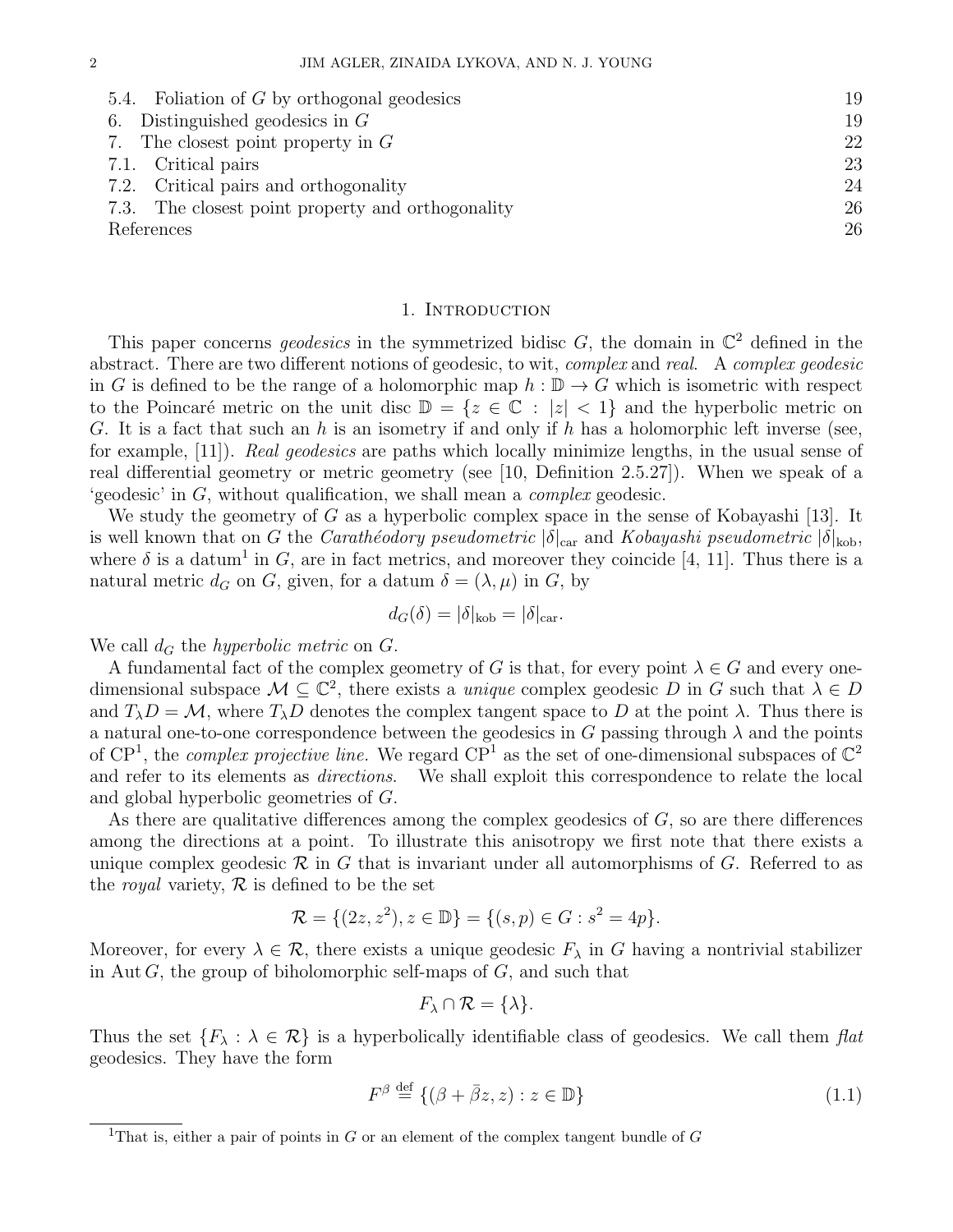for some  $\beta \in \mathbb{D}$ . Furthermore through each point  $\lambda \in G$  there passes a unique flat geodesic. Consequently, at each point  $\lambda \in G$ , there exists a unique direction  $\flat_{\lambda} \in CP^1$  with the property that

$$
T_{\lambda}F=\flat_{\lambda},
$$

where F is the flat geodesic passing through  $\lambda$ . We refer to  $\flat_{\lambda}$  as the flat direction at  $\lambda$ . The flat direction in G is covariant under automorphisms of G, in the sense that for every  $\lambda \in G$  and  $\gamma \in \mathrm{Aut}\,G,$ 

$$
\flat_{\gamma(\lambda)} = \gamma'(\lambda)\flat_{\lambda}.
$$

Another covariant direction is the *sharp* direction [2, Subsection 1.4]. For a point  $\lambda \in G$ , let  $Orb(\lambda)$  denote the orbit of  $\lambda$  under the action of Aut G. In [2, Theorem 1.6] the authors showed that if  $\lambda \in \mathcal{R}$ , then  $Orb(\lambda) = \mathcal{R}$ , and if  $\lambda \in G \setminus \mathcal{R}$ , then  $Orb(\lambda)$  is a smooth properly embedded 3-dimensional real manifold in G. Noting that, in both cases,  $T_{\lambda}$  Orb( $\lambda$ ) contains a unique onedimensional complex subspace  $\mathcal{M}$ , we may define an intrinsic direction  $\sharp_{\lambda}$ , the sharp direction at  $\lambda$ , by  $\sharp_{\lambda} \stackrel{\text{def}}{=} \mathcal{M}$ . Observe that, for  $\lambda \in \mathcal{R}$ , since  $\text{Orb}(\lambda) = \mathcal{R}$ ,

$$
\sharp_{\lambda} = T_{\lambda} \operatorname{Orb}(\lambda) = T_{\lambda} \mathcal{R}.\tag{1.2}
$$

In this paper, besides the sharp and flat directions we shall encounter other special directions at a point. We now describe the results of the paper.

If F is a flat geodesic in G and D is a general geodesic in  $G$ , we say that D is orthogonal to F if D meets F at a point  $\lambda$  and D points in the sharp direction at  $\lambda$ , that is,  $T_{\lambda}D = \sharp_{\lambda}$ . The motivation for this terminology is the following result (Corollary 7.26 below).

**Theorem 1.3.** If F is a flat geodesic in G and D is an arbitrary geodesic in G, then D is orthogonal to F if and only if D meets F at a point  $\lambda_0$  and, for some point  $\mu \in D \setminus {\lambda_0}$ (equivalently, for every point  $\mu \in D \setminus \{\lambda_0\}$ ),

$$
d_G(\lambda_0, \mu) = \inf_{\lambda \in F} d_G(\lambda, \mu).
$$

The royal geodesic meets any flat geodesic in a unique point. Therefore, by the above definition and equation (1.2),  $\mathcal R$  is orthogonal to every flat geodesic. If  $D \neq \mathcal R$ , then for D to be orthogonal to a flat geodesic, it must be the case that  $D$  is of a very special type which we now describe (see Corollary 5.8 and [3, Lemma 9.8]). We say that a geodesic D is purely balanced if  $D^- \cap \mathcal{R}^$ consists of exactly two points  $\xi_1$  and  $\xi_2$  both of which lie in  $\partial \mathcal{R} = \{(2z, z^2) : z \in \mathbb{T}\}^2$ . Here  $\mathbb T$ denote the unit circle  $\{z \in \mathbb{C} : |z| = 1\}$ . The points  $\xi_1$  and  $\xi_2$  are referred to as the *royal points* of D. In Section 4 of this paper we describe the purely balanced geodesics using properties of hyperbolic automorphisms of the disc.<sup>3</sup> This description is used to show that the purely balanced directions at a point in  $G \setminus \mathcal{R}$  form a simple smooth curve in  $\mathbb{CP}^1$  connecting two 'exceptional' directions and containing the sharp direction as its midpoint (cf. Corollary 4.24).

We further exploit the description of the purely balanced geodesics to prove the following result in Section 5 of the paper (Theorem 5.15).

**Theorem 1.4.** If F is a flat geodesic in G, then G is foliated by the geodesics in G that are orthogonal to F.

As a corollary of Theorems 1.3 and 1.4 we obtain in Corollary 7.25 the following result.

**Corollary 1.5.** If F is a flat geodesic in G and  $\mu \in G$ , then there exists a unique point  $\lambda_0 \in F$ such that

$$
d_G(\lambda_0, \mu) = \inf_{\lambda \in F} d_G(\lambda, \mu).
$$

<sup>&</sup>lt;sup>2</sup>The closure and boundary symbols relate to D and R as subsets of  $\mathbb{C}^2$ .

 $3m \in \text{Aut } \mathbb{D}$  is said to be *hyperbolic* if m has two distinct fixed points on  $\mathbb{T}$ .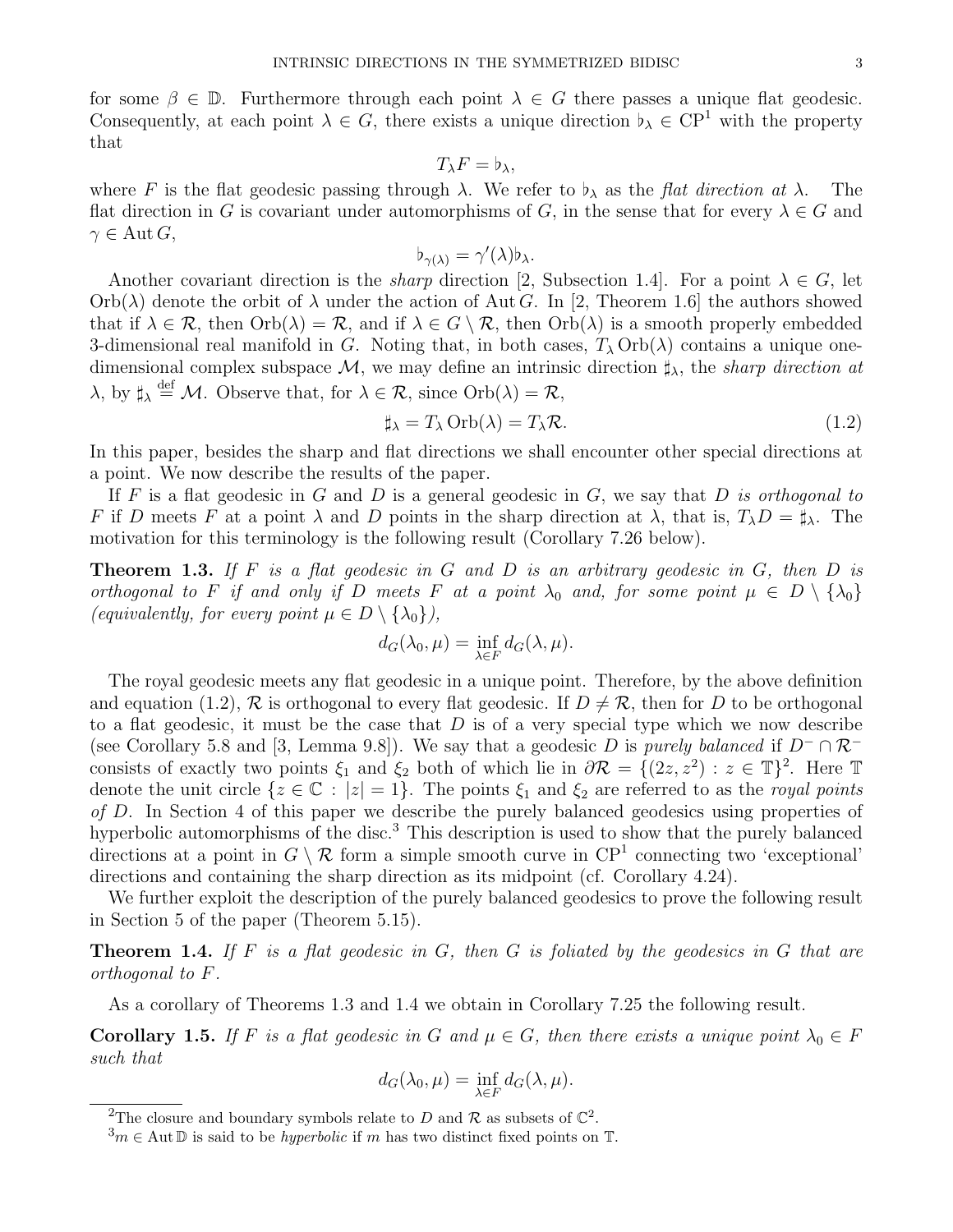[3, Lemma 9.8] contains the statement that the shortest distance from  $\mu$  to F is always attained; we now see that it is attained at a unique point of  $F$ .

In Section 6 we turn the tables – we fix a purely balanced geodesic  $D$  and study the flat geodesics F such that D is orthogonal to F. If D is a geodesic, we let  $\sharp(D)$  denote the set of  $\lambda$  in D such that D is orthogonal to the flat geodesic passing through  $\lambda$  (that is,  $T_{\lambda}D = \sharp_{\lambda}$ .) We say that a curve  $\Xi$  is a *simple real geodesic in* G if  $\Xi = h(C)$ , where  $h : \mathbb{D} \to G$  is an isometry when  $\mathbb D$  and G are equipped with their respective hyperbolic metrics, and C is a real hyperbolic geodesic<sup>4</sup> in D. Each purely balanced geodesic D contains a unique real geodesic  $\Xi_D$  such that the endpoints of  $\Xi_D$  are the royal points of D (cf. Proposition 6.3).

**Theorem 1.6.** If D is a purely balanced geodesic in G, then  $\sharp(D) = \Xi_D$ , that is, the set of  $\lambda \in D$ such that  $T_{\lambda}D = \sharp_{\lambda}$  is the simple real geodesic in G whose endpoints are the two royal points of D.

As a corollary of Theorem 1.6 we obtain in Section 6 the following result.

**Theorem 1.7.** (cf. Theorem 6.10)  $G \setminus \mathcal{R}$  is foliated by the simple real geodesics in G whose endpoints lie in ∂R.

Another special direction at a point P of G, this time in the real tangent bundle of G, we call the distinguished direction. It is tangent to a special real geodesic  $\gamma$  through P with the property that, for every pair of points on  $\gamma$ , there are at least two inequivalent solutions of the corresponding Carathéodory extremal problem. These distinguished geodesics foliate  $G\backslash \mathcal{R}$ , where  $\mathcal R$  is the 'royal variety'  $\{(2z, z^2) : |z| < 1\}.$ 

The theory of the symmetrized bidisc, and cognate domains like the tetrablock, has been extensively developed over the last 20 years by numerous authors. We shall require some results from this theory, many of which can be found in [12] and [3, Appendix A]. These domains have a rich complex geometry and function theory, as well as applications to operator theory: see, besides many other papers, [15, 16, 12, 1, 14, 7, 8, 9].

#### 2. The hyperbolic metric on a Lempert domain

In this section we describe our terminology for the Carathéodory and Kobayashi extremal problems on an open set U in  $\mathbb{C}^n$  and introduce the hyperbolic metric on a Lempert domain.

For open sets  $U \subseteq \mathbb{C}^{n_1}$  and  $V \subseteq \mathbb{C}^{n_2}$  we denote by  $V(U)$  the set of holomorphic mappings from U into  $V$ .

If U is an open set in  $\mathbb{C}^n$ , then by a *datum in U* we mean an ordered pair  $\delta$  where either  $\delta$  is discrete, that is, has the form

$$
\delta = (s_1, s_2)
$$

where  $s_1, s_2 \in U$ , or  $\delta$  is *infinitesimal*, that is, has the form

$$
\delta = (s, v)
$$

where  $s \in U$  and  $v \in \mathbb{C}^n$ .

If  $\delta$  is a datum, we say that  $\delta$  is *degenerate* if either  $\delta$  is discrete and  $s_1 = s_2$  or  $\delta$  is infinitesimal and  $v = 0$ . Otherwise, we say that  $\delta$  is *nondegenerate*.

An infinitesimal datum in U is the same thing as a point of the complex tangent bundle  $TU$  of  $U$ .

For  $F \in \Omega(U)$ ,  $s \in U$ , and  $v \in \mathbb{C}^{n_1}$ , the directional derivative  $D_v F(s) \in \mathbb{C}^{n_2}$  is defined by

$$
D_v F(s) = \lim_{z \to 0} \frac{F(s + zv) - F(s)}{z}.
$$

<sup>&</sup>lt;sup>4</sup>that is, C is either a line segment or a circular arc in  $\mathbb D$  that intersects  $\mathbb T$  orthogonally.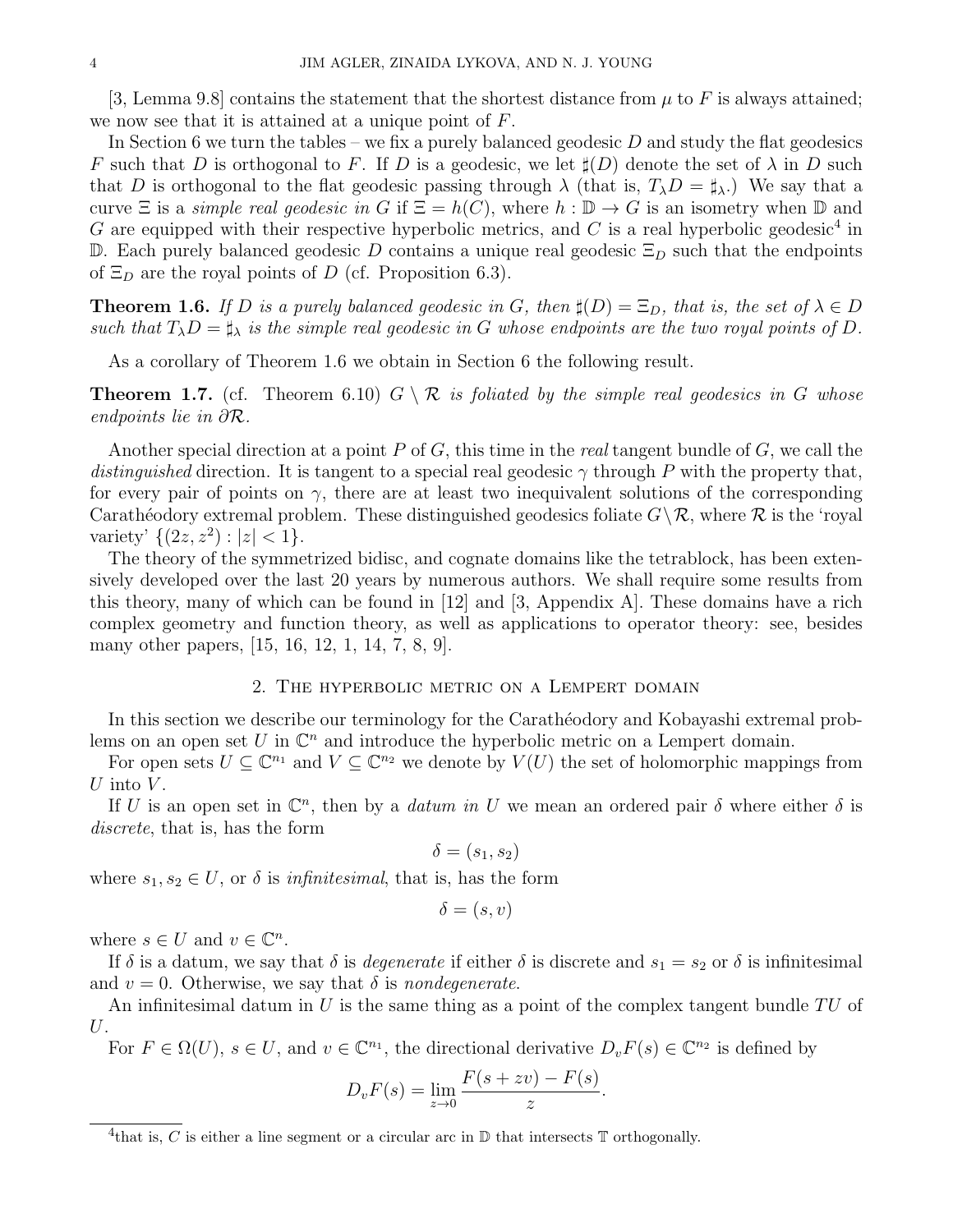$$
F(\delta) = (F(s_1), F(s_2))
$$

when  $\delta = (s_1, s_2)$  is discrete and by

$$
F(\delta) = (F(s), D_v F(s))
$$

when  $\delta = (s, v)$  is infinitesimal.

For any datum  $\delta$  in  $\mathbb{D}$ , we define  $|\delta|$  to be the Poincaré distance or metric at  $\delta$  in the discrete or infinitesimal case respectably, that is

$$
|\delta| = \tanh^{-1} \left| \frac{z_1 - z_2}{1 - \bar{z}_2 z_1} \right|
$$

when  $\delta = (z_1, z_2)$  is discrete<sup>5</sup>, and by

$$
|\delta| = \frac{|v|}{1 - |z|^2}
$$

when  $\delta = (z, v)$  is infinitesimal. See [17] for terminology and theory in several complex variables.

The Carathéodory extremal problem. For a domain U in  $\mathbb{C}^n$  and a nondegenerate datum  $\delta$  in U, compute the quantity  $|\delta|_{\text{car}}$  defined by

$$
|\delta|_{\text{car}} = \sup_{F \in \mathbb{D}(U)} |F(\delta)|. \tag{2.1}
$$

We shall refer to this problem as Car  $\delta$  and will say that C solves Car  $\delta$  if  $C \in D(U)$  and

$$
|\delta|_{\text{car}} = |C(\delta)|.
$$

 $|\cdot|_{\text{car}}$  is a pseudometric on U, called the Carathéodory pseudometric in the case of infinitesimal δ and the *Carath*<sup>ε</sup> *pseudodistance* in the case of discrete datums δ.

It is easy to see with the aid of Montel's theorem that, for every nondegenerate datum  $\delta$  in U, there does exist  $C \in D(U)$  which solves Car  $\delta$ . Such a C is called a *Carathéodory extremal function* for  $\delta$ .

**Definition 2.2.** We say that a domain U in  $\mathbb{C}^n$  is weakly hyperbolic if  $|\delta|_{\text{car}} > 0$  for every nondegenerate datum  $\delta$  in U. Equivalently, for every nondegenerate datum  $\delta$  in U, there exists a bounded holomorphic function F on U such that  $F(\delta)$  is a nondegenerate datum in  $\mathbb{C}$ .

The Kobayashi extremal problem. For a domain U in  $\mathbb{C}^n$  and a nondegenerate datum  $\delta$  in U, compute the quantity  $|\delta|_{\text{kob}}$  defined by

$$
|\delta|_{\text{kob}} = \inf_{\substack{f \in U(\mathbb{D}) \\ f(\zeta) = \delta}} |\zeta|.
$$
 (2.3)

We shall refer to this problem as Kob  $\delta$  and will say that k solves Kob  $\delta$  if  $k \in U(\mathbb{D})$  and there exists a datum  $\zeta$  in  $\mathbb D$  such that  $k(\zeta) = \delta$  and

$$
|\delta|_{\text{kob}} = |\zeta|.
$$

On infinitesimal datums  $|\cdot|_{\text{kob}}$  is a pseudometric, called the Kobayashi pseudometric or the Kobayashi-Royden pseudometric [12, Chapter 3]. The quantity  $|\cdot|_{\text{kob}}$  is not necessarily a pseudodistance on discrete datums (it can fail to satisfy the triangle inequality). The Kobayashi pseudodistance on U is defined to be the largest pseudodistance on U majorized by  $|\cdot|_{k_0}$ .

<sup>&</sup>lt;sup>5</sup>In [3, Chapter 3] we used a different notation in that we omitted tanh<sup>-1</sup>; this makes no essential difference in the present context, but ensures that the Carathéodory pseudodistance is the inner pseudodistance determined by the Carathéodory pseudometric [12], and similarly for the Kobayashi pseudodistance.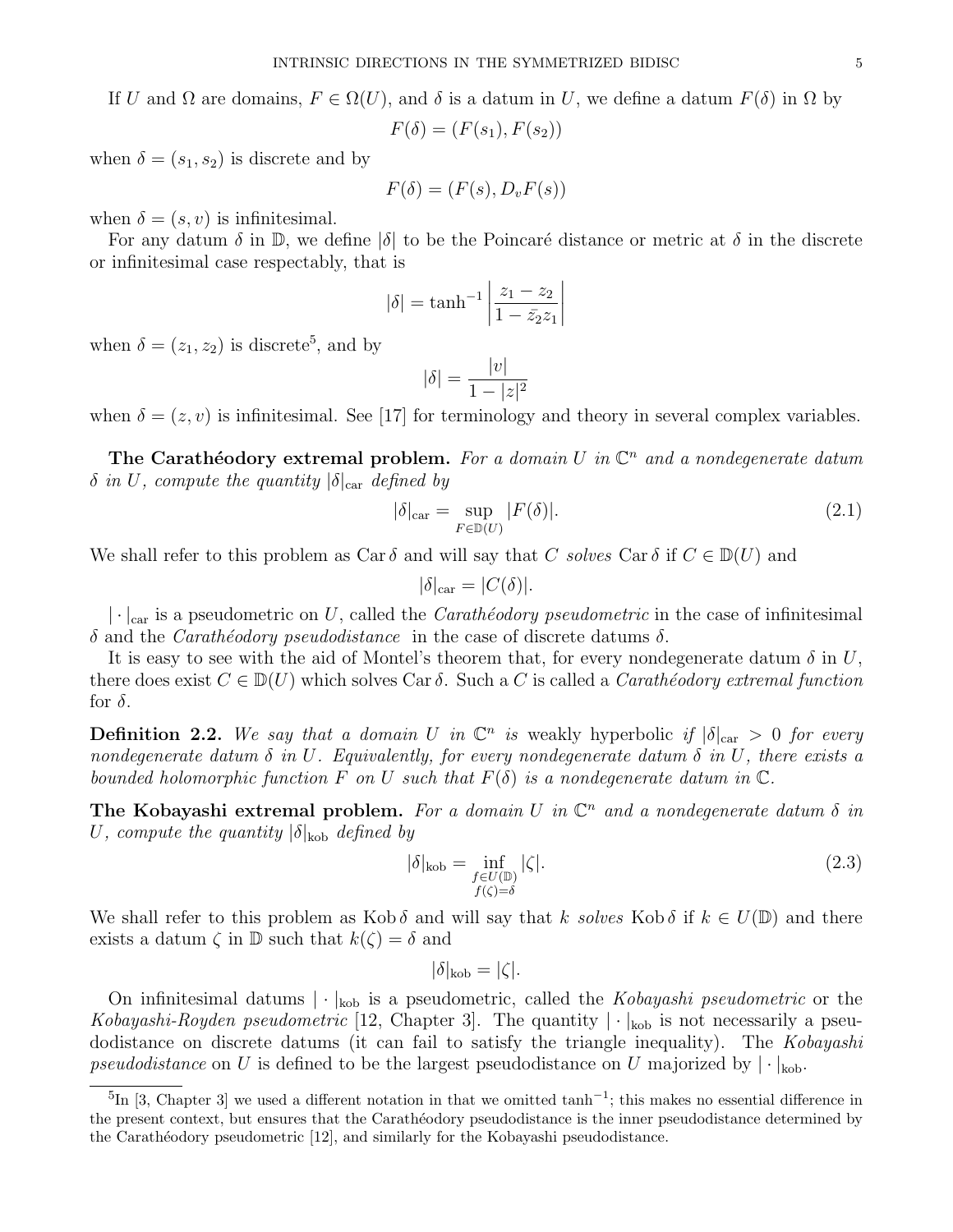Note that the infimum in the definition (2.3) of  $|\delta|_{\text{kob}}$  is attained if U is a taut domain, where U is said to be taut if  $U(\mathbb{D})$  is a normal family. In particular  $|\delta|_{\text{kob}}$  is attained when  $U = G$  [12, Section 3.2. Any function which solves Kob  $\delta$  is called a *Kobayashi extremal function for*  $\delta$ .

The Kobayashi and Carathéodory pseudometrics are *invariant*, that is, they are invariant under automorphisms of  $G$ ; see [12] for an up-to-date account of such pseudometrics.

Let U be a domain in  $\mathbb{C}^n$  and  $\delta$  a nondegenerate datum in U. The solutions to Car  $\delta$  and Kob  $\delta$ are never unique, for if m is a Möbius transformation of  $\mathbb{D}$ , then  $m \circ C$  solves Car  $\delta$  whenever C solves Car  $\delta$  and  $f \circ m$  solves Kob  $\delta$  whenever f solves Kob  $\delta$ . This suggests the following definition.

**Definition 2.4.** Let U be a domain in  $\mathbb{C}^n$  and let  $\delta$  be a nondegenerate datum in U. We say that the solution to Car  $\delta$  is essentially unique, if whenever  $F_1$  and  $F_2$  solve Car  $\delta$  there exists a Möbius transformation m of  $\mathbb D$  such that  $F_2 = m \circ F_1$ . We say that the solution to Kob  $\delta$  is essentially unique if the infimum in equation (2.3) is attained and, whenever  $f_1$  and  $f_2$  solve Car  $\delta$  there exists a Möbius transformation m of  $\mathbb D$  such that  $f_2 = f_1 \circ m$ .

In honor of Lempert's seminal theorem [18] we adopt the following definition.

**Definition 2.5.** A domain U in  $\mathbb{C}^n$  is a Lempert domain if

 $(1)$  U is weakly hyperbolic,

(2) U is taut and

(3)  $|\delta|_{\text{car}} = |\delta|_{\text{kob}}$  for every nondegenerate datum  $\delta$  in U.

Thus, for a Lempert domain U in  $\mathbb{C}^n$ , there is a natural metric  $d_U$  on U, given, for a nondegenerate infinitesimal datum  $\delta$  in U, by

$$
d_U(\delta) = |\delta|_{\text{kob}} = |\delta|_{\text{car}}.
$$

The metric  $d_U$  is called the *hyperbolic metric* on U.

## The hyperbolic metric on the symmetrized bidisc. The symmetrization map

$$
\pi:\mathbb{C}^2\to\mathbb{C}^2
$$

is defined by

 $\pi((z_1, z_2)) = (z_1 + z_2, z_1 z_2)$  for all  $z_1, z_2 \in \mathbb{C}$ .

Thus the symmetrized bidisc G is  $\pi(\mathbb{D}^2)$ .

We adopt the co-ordinates  $s = z_1 + z_2$  and  $p = z_1z_2$ . For  $s, p \in \mathbb{C}$ ,

$$
(s, p) \in G \text{ if and only if } |s - \bar{s}p| < 1 - |p|^2 \tag{2.6}
$$

(for example [12, Lemma 7.1.3]).

The symmetrized bidisc G is a Lempert domain in  $\mathbb{C}^2$  with the hyperbolic metric  $d_G$  [4].

## 3. Automorphisms, complex geodesics and directions in G

3.1. The automorphism group of G. For a domain  $\Omega$  in  $\mathbb{C}^d$ , an *automorphism* of  $\Omega$  is defined to be a biholomorphic self-map of  $\Omega$ . The group of all automorphisms of  $\Omega$  under composition will be denoted by Aut  $\Omega$ . Here is a description of Aut G in terms of Aut D.

**Proposition 3.1.** For every  $b \in \text{Aut} \mathbb{D}$ , there is a unique automorphism  $\gamma_b$  of G satisfying

$$
\gamma_b(\pi(z_1, z_2)) = \pi(b(z_1), b(z_2)) \qquad \text{for all } z_1, z_2 \in \mathbb{D}.
$$
 (3.2)

Furthermore, the map  $f : \text{Aut } \mathbb{D} \to \text{Aut } G$  given by

 $f(b) = \gamma_b$  for all  $b \in \text{Aut } \mathbb{D}$ 

is a continuous isomorphism with respect to the compact-open topologies on Aut  $\mathbb D$  and Aut  $G$ .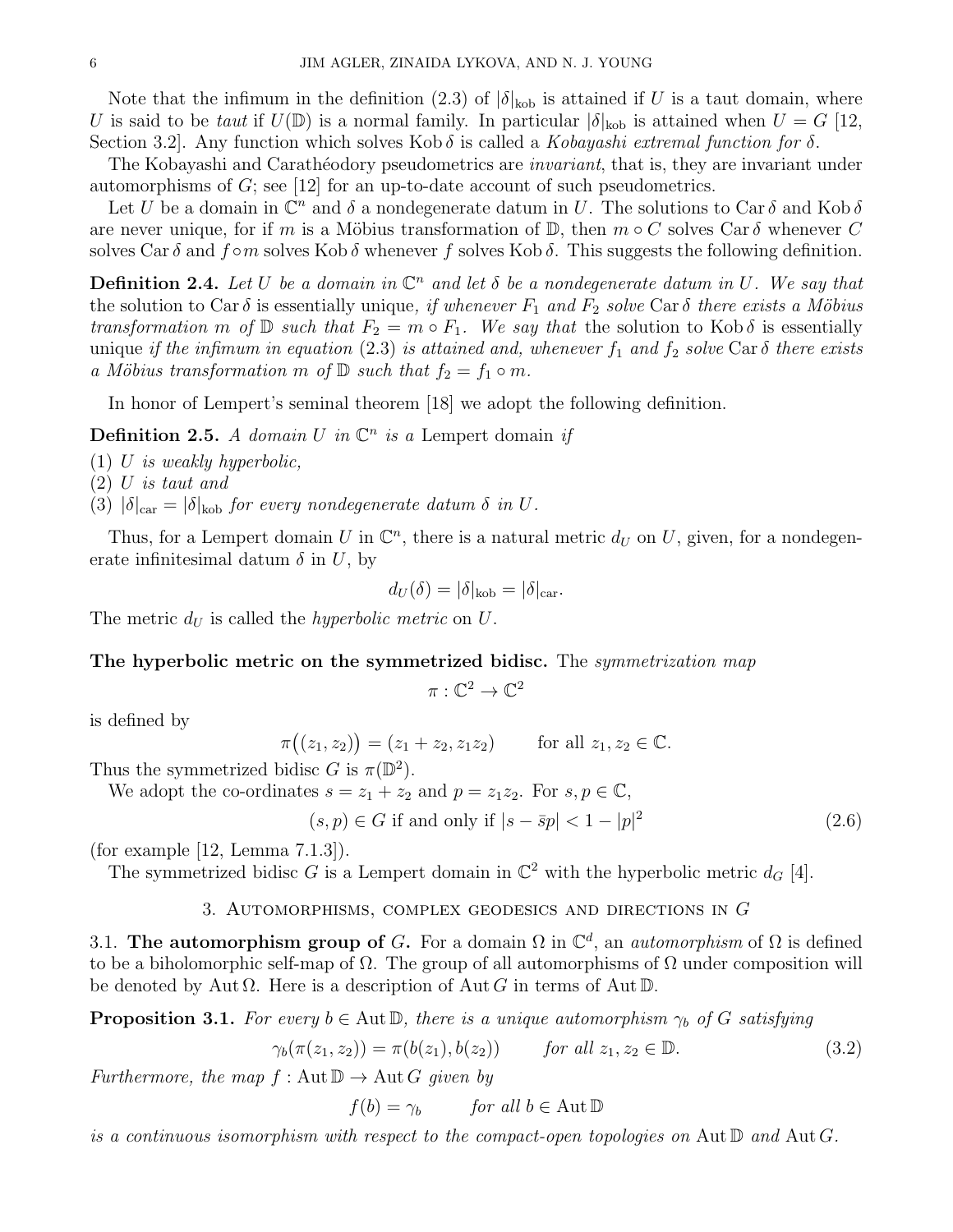A proof can be found in [12, Section 7.1] or [6, Theorem 4.1].

The following corollary of Proposition 3.1 is an immediate consequence of the fact that every automorphism of  $\mathbb D$  extends to be analytic in a neighborhood of  $\mathbb D^-$ .

# **Corollary 3.3.** (1) Every automorphism  $\gamma$  of G extends in a unique way to a self-homeomorphism  $\tilde{\gamma}$  of the closure of G in  $\mathbb{C}^2$ ;

- $(2) \tilde{\gamma}(\mathcal{R}^-) = \mathcal{R}^-;$
- (3) the classes of flat and purely balanced geodesics in G are invariant under the automorphisms of G.

3.2. The complex geodesics in G. By a complex geodesic in G we mean a subset  $D \subset G$ such that there exists a hyperbolic isometry  $h : \mathbb{D} \to G$  such that  $D = h(\mathbb{D})$ . It is known that through any two points of G there passes a unique geodesic (see  $[5,$  Theorem 0.3]). We note that  $h : \mathbb{D} \to G$  is a hyperbolic isometry if and only if h is holomorphic and there exists a holomorphic map  $\Phi: G \to \mathbb{D}$  such that  $\Phi \circ h = \text{id}_{\mathbb{D}}$ . Moreover, when  $D = h(\mathbb{D})$  is a geodesic, h is rational and extends to be holomorphic on a neighborhood of  $\mathbb{D}^-$ , so that, in particular,  $D^- = h(\mathbb{D}^-)$ .

There are qualitative differences between the geodesics of  $G$ . Indeed, in [3, Chapter 7] five distinct types of geodesic are identified, namely royal, flat, purely unbalanced, purely balanced, and exceptional. Each of the types can be characterized in terms of qualitative properties of the Carathéodory extremal problem associated with the geodesic, and in a variety of purely geometric ways as well.

Here, we adopt a description of the five types of geodesics in terms of the geometry of the distinguished boundary<sup>7</sup> of G, which can be shown to be the set in  $\mathbb{C}^2$  defined by

 $M = \pi(\mathbb{T}^2).$ 

Topologically, M is a Möbius band. The *edge* E of the Möbius band is the set in  $\mathbb{C}^2$ 

$$
E = \pi(\{(z, z) : z \in \mathbb{T}\}).
$$

Note that  $E = \partial \mathcal{R}$ .

3.3. The five types of geodesic. We summarize the definitions of the types of geodesic introduced in [3] and state a few of their properties. In that paper [3] the types were defined in Subsection 3.3, but here we shall rather use a geometric characterization of them given in [3, Chapter 7].

(1) The royal geodesic is the set

$$
\mathcal{R} = \pi(\{(z, z) : z \in \mathbb{D}\}).
$$

It is the only geodesic left invariant by every automorphism in Aut  $G$ . Furthermore<sup>8</sup>,

$$
\mathcal{R}^- \cap M = E.
$$

Note also that  $\mathcal{R}^-$  is the disjoint union of  $\mathcal R$  and E.

If D is a geodesic we define the *royal points* of D to be the elements of the set  $D^{-} \cap \mathcal{R}^{-}$ . Since  $\mathcal{R}^- = \mathcal{R} \cup E$ , each royal point must either be in  $\mathcal{R}$  or in E.

(2) A geodesic D is said to be flat if  $D^- \cap \mathcal{R}^-$  consists of a single point, and that point lies<sup>9</sup> in R. Thus, a geodesic D is flat if it has a unique royal point and that point lies in R (rather than E). The nomenclature "flat geodesic" reflects the fact that a geodesic  $D$  is flat if and

<sup>&</sup>lt;sup>6</sup>Here id<sub>D</sub> denotes the automorphism defined by  $id_D(z) = z$ ,  $z \in D$ .

<sup>&</sup>lt;sup>7</sup>That is, the smallest closed subset M of  $G^-$  with the property that every holomorphic function defined on a neighborhood of G<sup>−</sup> attains its maximum over G<sup>−</sup> at a point in M.

<sup>&</sup>lt;sup>8</sup>Indeed,  $\mathcal{R}^-$  is the polynomially convex hull of E.

<sup>&</sup>lt;sup>9</sup>Equivalently, a geodesic D is flat if and only if  $D^- \cap E = \emptyset$ .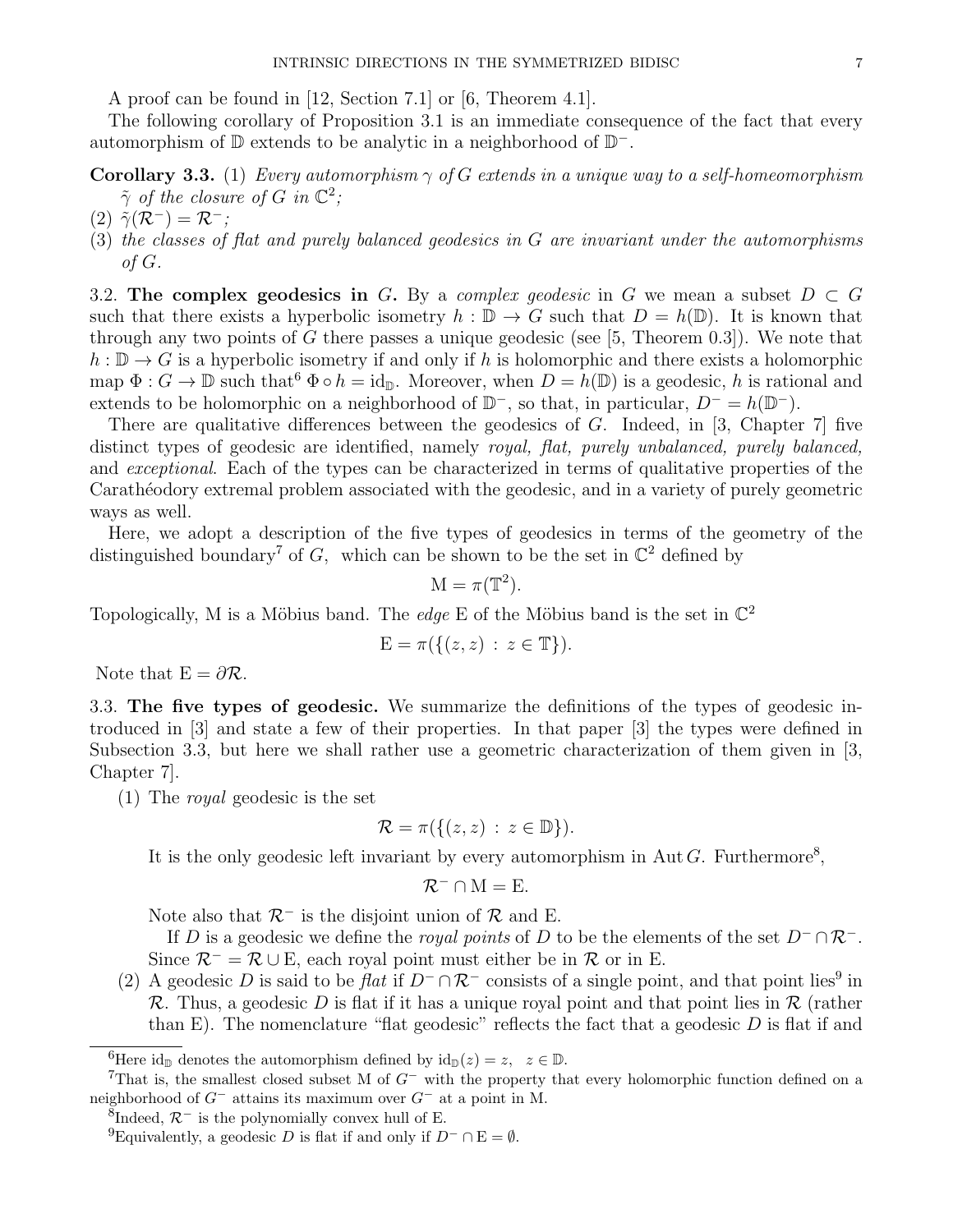only if D lies in a set of the form  $\lambda + \mathcal{M}$  where  $\lambda \in G$  and M is a one-dimensional complex subspace of  $\mathbb{C}^2$ . There exists a unique flat geodesic passing through each point of G, or in other words, the flat geodesics foliate  $G$ . The royal geodesic is the only geodesic in  $G$  that meets every flat geodesic.

- (3) A geodesic D is said to be *purely balanced* if  $D^-\cap \mathcal{R}^-$  consists of exactly two points both of which lie in E, that is,  $D$  has exactly two royal points, and they lie in E. We shall give a concrete formula for the general purely balanced geodesic using hyperbolic automorphisms of D in Section 4.
- (4) A geodesic D is said to be *purely unbalanced* if  $D^- \cap \mathcal{R}^-$  consists of exactly two points, one of which lies in  $R$  and one of which lies in E, that is, D has exactly two royal points, one of which lies in  $\mathcal R$  and one of which lies in E. Generically, the geodesic that passes through two distinct points in  $G$  is purely unbalanced.
- (5) A geodesic D is said to be *exceptional* if  $D^-\cap \mathcal{R}^-$  consists of exactly one point and that point lies in E, that is, D has exactly one royal point, and that point lies in E.

3.4. Directions. We shall denote a direction at a point in  $G$  (that is, an element of  $\mathbb{C}\mathbb{P}^1$ ) by

$$
v\mathbb{C} = \{ zv : z \in \mathbb{C} \} \qquad \text{where } v \in \mathbb{C}^2 \setminus \{0\}.
$$

The following pleasing state of affairs is central to this paper (see [3, Theorem 4.6]).

**Theorem 3.4.** For every point  $\lambda$  in G and every nonzero vector v in  $\mathbb{C}^2$ , there exists a unique geodesic  $D^v$  in G such that

$$
\lambda \in D^v \quad and \quad v \in T_{\lambda}D^v.
$$

Furthermore, if v and w are any two nonzero vectors in  $\mathbb{C}^2$ ,  $D^v = D^w$  if and only if  $v\mathbb{C} = w\mathbb{C}$ . In particular,

> $v\mathbb{C} \mapsto D^v$ (3.5)

is a well-defined bijection between directions in  $\mathbb{CP}^1$  and geodesics in G that pass through  $\lambda$ .

Evidently, Theorem 3.4 implies that just as there are five qualitatively distinct types of geodesic, so are there five qualitatively distinct types of direction at a point. Let us say that a direction  $v\mathbb{C}$ is of a particular type if the geodesic  $D^v$  that corresponds to  $v\mathbb{C}$  via the map (3.5) is of that same type.

3.4.1. The flat direction. As noted above, through each point of G there passes a unique flat geodesic in G. Hence, for each  $\lambda \in G$  there is a unique direction  $\flat_{\lambda} \in \mathbb{C}P^1$  defined by the following procedure.

- (1) Let D be the unique flat geodesic in G passing through  $\lambda$ .
- (2) Choose any nonzero vector v in  $T_{\lambda}D$ .
- (3) Let  $b_{\lambda} = v\mathbb{C}$ .

We refer to  $\flat_\lambda$  as the *flat direction at*  $\lambda$  and say that a nonzero vector  $v \in \mathbb{C}^2$  points in the *flat* direction at  $\lambda$  if  $v \in \flat_{\lambda}$ .

3.4.2. The sharp direction. In [2, Theorem 1.6], the authors showed that if  $\lambda \in G$  and  $Orb(\lambda)$ denotes the orbit of  $\lambda$  under Aut G, then

- (1)  $Orb(\lambda) = \mathcal{R}$  if  $\lambda \in \mathcal{R}$ , and
- (2)  $Orb(\lambda)$  is a smooth properly embedded 3-dimensional real manifold in G if  $\lambda \notin \mathcal{R}$ .

As a consequence of this result, for each  $\lambda \in G$ , we may define  $\sharp_{\lambda} \in \mathbb{C}P^1$ , by the following procedure.

(1) If  $\lambda \in \mathcal{R}$ , then  $\sharp_{\lambda} = v \mathbb{C}$ , where v is any nonzero vector in  $T_{\lambda} \mathcal{R}$ .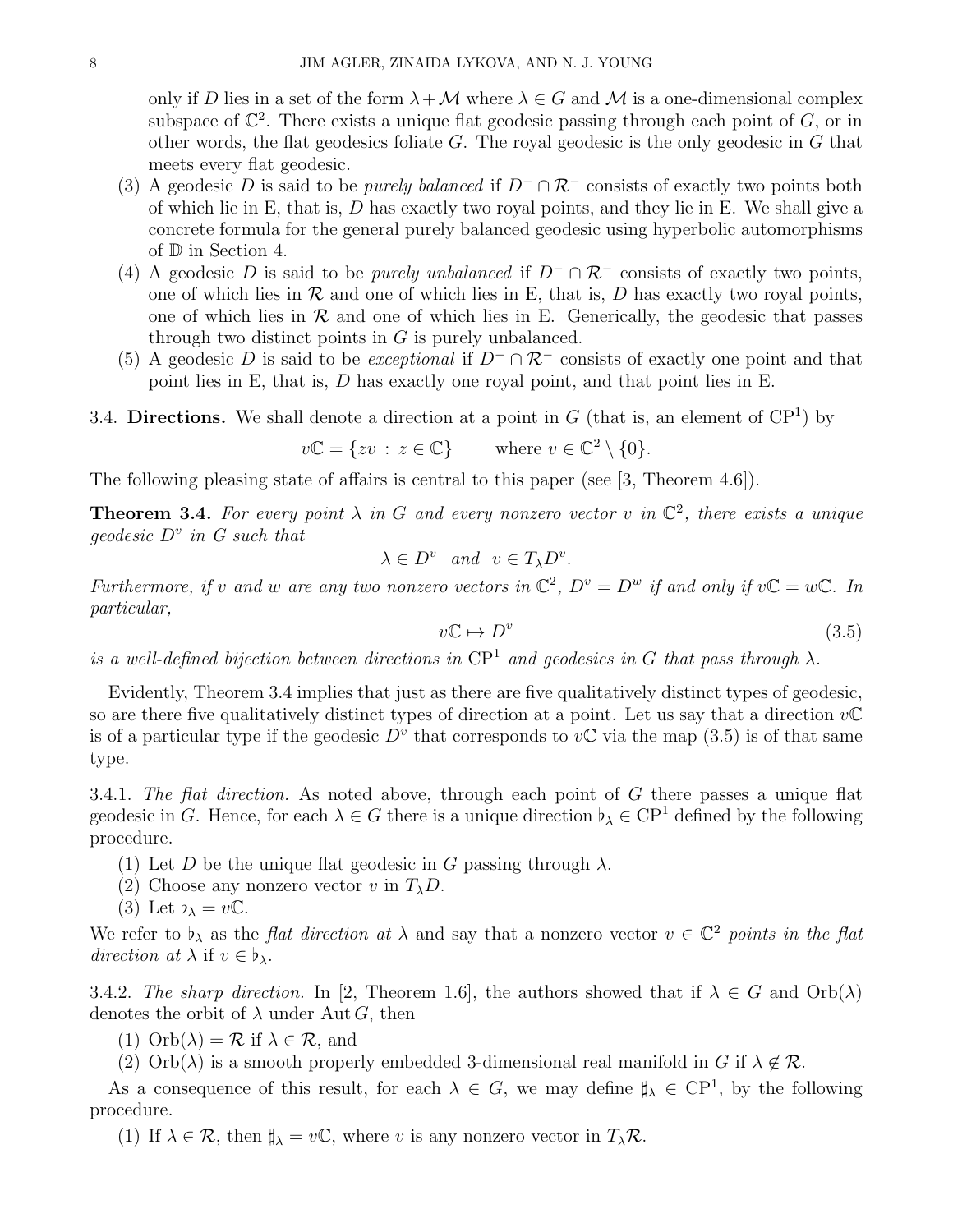(2) Otherwise, if  $\lambda \notin \mathcal{R}$ , let  $\sharp_{\lambda} = v\mathbb{C}$ , where v is any vector such that both v and iv are in the real tangent space to  $Orb(\lambda)$  at  $\lambda$ .

We refer to  $\sharp_{\lambda}$  as the *sharp direction at*  $\lambda$  and we say that a nonzero vector  $v \in \mathbb{C}^2$  points in the sharp direction at  $\lambda$  if  $v \in \sharp_{\lambda}$ . Evidently, with this language, if  $\lambda \in G$  and v is a nonzero vector in  $\mathbb{C}^2$ , then v points in the sharp direction at  $\lambda$  if and only if v is in the unique nonzero complex subspace of the real tangent space to  $Orb(\lambda)$  at  $\lambda$ .

3.4.3. Other directions. For each point  $\lambda$  of G the previous two subsections constructed a unique pair of directions  $\flat_\lambda$  and  $\sharp_\lambda$ . These directions, being defined geometrically, are covariant in the sense that if  $\gamma$  is an automorphism of G, then

$$
\flat_{\gamma(\lambda)} = \gamma'(\lambda) \flat_{\lambda}
$$
 and  $\sharp_{\gamma(\lambda)} = \gamma'(\lambda) \sharp_{\lambda}$  for all  $\lambda \in G$ .

The consideration of covariant directions other than the flat and sharp directions is complicated by issues of both existence and uniqueness. At a point  $\lambda \in G$  there may not be any directions of a given type. Alternatively, there may be multiple directions of a given type. We briefly savour the low-hanging fruit regarding these issues.

- (1) As the royal geodesic R is unique, if  $\lambda \in G$ , then there exists a royal geodesic passing through  $\lambda$  if and only if  $\lambda \in \mathcal{R}$ . Therefore, there exists a 'royal direction' at  $\lambda$  only when  $\lambda \in \mathcal{R}$ . However, in that case,  $T\mathcal{R}_{\lambda} = \sharp_{\lambda}$ , that is, a 'royal direction' exists only if it is the sharp direction. For this reason we shall not henceforth use the term royal direction.
- (2) According to our definition, a direction  $v\mathbb{C}$  is purely balanced at  $\lambda \in G$  if the unique geodesic D passing through  $\lambda$  satisfying  $T_{\lambda}D = v\mathbb{C}$  is purely balanced. Notice from item (4) above in the discussion of the five types of geodesic that no purely balanced geodesic can meet R. Therefore, if  $\lambda \in \mathcal{R}$ , then there are no purely balanced directions at  $\lambda$ .
- (3) On the other hand, if  $\lambda \in G \backslash \mathcal{R}$ , it turns out that there is a one-parameter family of purely balanced directions at  $\lambda$ , see (7) below.
- (4) A direction vC is exceptional at  $\lambda \in G$  if the unique geodesic D passing through  $\lambda$  satisfying  $T_{\lambda}D = v\mathbb{C}$  is exceptional. Notice from item (5) above in the discussion of the five types of geodesics that no exceptional geodesic can meet  $\mathcal{R}$ . Therefore, if  $\lambda \in \mathcal{R}$ , then there are no exceptional directions at  $\lambda$ .
- (5) On the other hand, if  $\lambda \in G \setminus \mathcal{R}$ , it turns out that there are exactly two exceptional<sup>10</sup> directions  $\natural^1_\lambda$  and  $\natural^2_\lambda$  at  $\lambda$ . We let  $\natural_\lambda$  denote the set of these two directions, that is,  $\natural_\lambda =$  ${\{\natural^1_\lambda, \natural^2_\lambda\}}$ , see (7) below.
- (6) Strictly speaking, the exceptional directions are not covariant. However, the pair of exceptional direction is covariant: if  $\lambda \in G \setminus \mathcal{R}$  and  $\gamma \in \text{Aut } G$ , then

$$
\natural_{\gamma(\lambda)} = \gamma'(\lambda)(\natural_{\lambda}).
$$

- (7) If  $\lambda \in G \backslash \mathcal{R}$  then the purely balanced directions at  $\lambda$  form a simple smooth curve connecting  $\natural^1_\lambda$  and  $\natural^2_\lambda$  in CP<sup>1</sup> (cf. Corollary 4.24).
- (8) If  $\lambda \in G$ , we say a direction vC is *purely unbalanced* at  $\lambda$  if the unique geodesic D passing through  $\lambda$  satisfying  $T_{\lambda}D = v\mathbb{C}$  is purely unbalanced.
- (9) If  $\lambda \in \mathcal{R}$  and  $v\mathbb{C}$  is a direction at  $\lambda$ , then either  $v\mathbb{C} = \mathfrak{b}_{\lambda}, v\mathbb{C} = \mathfrak{f}_{\lambda}$ , or  $v\mathbb{C}$  is purely unbalanced.
- (10) If  $\lambda \in G \setminus \mathcal{R}$  and  $v\mathbb{C}$  is a direction at  $\lambda$ , then either  $v\mathbb{C} = \flat_{\lambda}, v\mathbb{C} \in \natural_{\lambda}, v\mathbb{C}$  is purely balanced, or  $v\mathbb{C}$  is purely unbalanced or exceptional. The sharp direction is the midpoint of the purely balanced curve alluded to in item (7) above (cf. Corollary 5.10).

<sup>&</sup>lt;sup>10</sup>The musical symbol  $\natural$  is read 'natural'.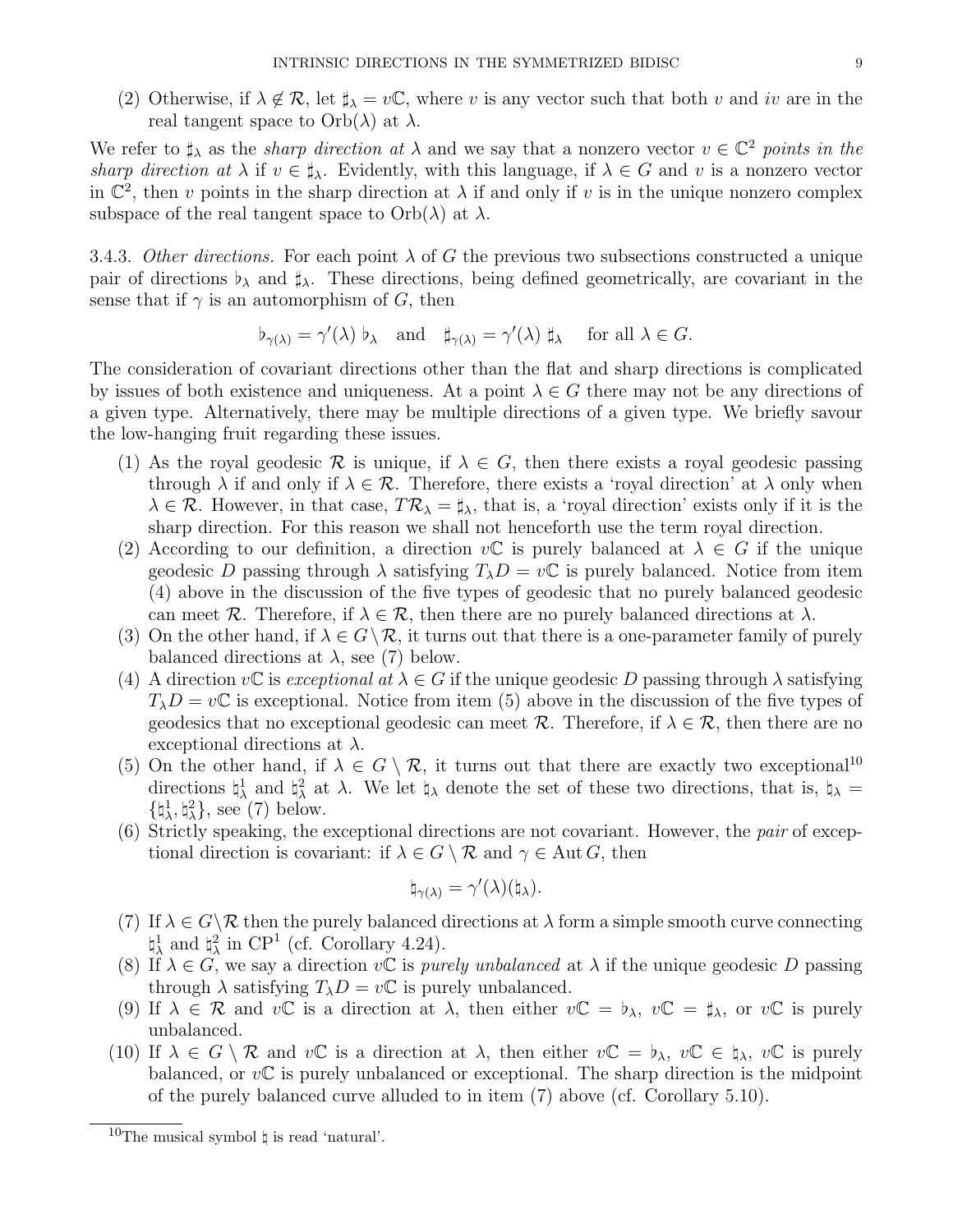#### 4. HYPERBOLIC AUTOMORPHISMS IN  $\mathbb D$  and purely balanced geodesics in G

## 4.1. **Hyperbolic automorphisms of D.** If  $\alpha \in \mathbb{D}$  we define  $b_{\alpha} \in \text{Aut } \mathbb{D}$  by

$$
b_{\alpha}(z) = \frac{z - \alpha}{1 - \bar{\alpha}z}, \qquad z \in \mathbb{D},
$$

and when  $\tau \in \mathbb{T}$ , we define  $r_{\tau} \in \text{Aut } \mathbb{D}$  by

$$
r_{\tau}(z) = \tau z, \qquad z \in \mathbb{D}.
$$

Each  $m \in \text{Aut} \mathbb{D}$  can be uniquely represented in the form

$$
m = r_{\tau} \circ b_{\alpha} \tag{4.1}
$$

for some  $\alpha \in \mathbb{D}$  and  $\tau \in \mathbb{T}$ .

If  $m \in \text{Aut } \mathbb{D} \setminus {\text{id}_{\mathbb{D}}}$  then m can be viewed as a continuous self-map of  $\mathbb{D}^-$  and it is well known that exactly one of the following cases occurs.

- (i) m is elliptic, that is, m has exactly one fixed point in  $\mathbb{D}^-$ , which lies in  $\mathbb{D}$ .
- (ii) m is parabolic, that is, m has exactly one fixed point in  $\mathbb{D}^-$ , which lies in  $\mathbb{T}$ .

(iii) m is hyperbolic, that is, m has exactly two fixed points in  $\mathbb{D}^-$ , which lie in  $\mathbb{T}$ .

We record the following lemma which gives a well-known criterion for the type of an automorphism in terms of the parameters  $\alpha$  and  $\tau$  in its representation as in equation (4.1).

**Lemma 4.2.** Let  $m \in \text{Aut } \mathbb{D} \setminus \{ \text{id}_{\mathbb{D}} \}$  and assume that  $m = r_{\tau} \circ b_{\alpha}$  where  $\alpha \in \mathbb{D}$  and  $\tau \in \mathbb{T}$ .

- (i) m is elliptic  $\Leftrightarrow |\tau 1| > 2|\alpha|$ .
- (ii) m is parabolic  $\Leftrightarrow$   $|\tau 1| = 2|\alpha|$ .
- (iii) m is hyperbolic  $\Leftrightarrow |\tau 1| < 2|\alpha|$ .

Note that this lemma implies that  $b_{z_0}$  is hyperbolic for every  $z_0 \in \mathbb{D} \setminus \{0\}.$ 

**Lemma 4.3.** If  $\alpha, \beta \in \mathbb{D}$  and  $\beta \neq -\alpha$ , then  $b_{\beta} \circ b_{\alpha}$  is hyperbolic.

*Proof.* Clearly  $b_{\beta} \circ b_{\alpha} \neq id_{\mathbb{D}}$ . By direct calculation,

$$
(b_{\beta} \circ b_{\alpha})(z) = \frac{1 + \bar{\alpha}\beta}{1 + \bar{\beta}\alpha} \frac{z - \frac{\alpha + \beta}{1 + \bar{\alpha}\beta}}{1 - \frac{\bar{\alpha} + \bar{\beta}}{1 + \bar{\beta}\alpha}z}.
$$

Hence, Lemma 4.2 implies that  $b_{\beta} \circ b_{\alpha}$  is hyperbolic if and only if

$$
\left|\frac{1+\bar{\alpha}\beta}{1+\bar{\beta}\alpha}-1\right|<2\left|\frac{\alpha+\beta}{1+\bar{\alpha}\beta}\right|
$$

which simplifies to

$$
|\bar{\alpha}\beta - \bar{\beta}\alpha| < 2|\alpha + \beta|.
$$

But, as  $|\alpha|, |\beta| < 1$  and  $|\alpha + \beta| \neq 0$ ,

$$
|\bar{\alpha}\beta - \bar{\beta}\alpha| = |\bar{\alpha}(\alpha + \beta) - \beta(\bar{\alpha} + \bar{\beta})|
$$
  
\n
$$
\leq |\alpha||\alpha + \beta| + |\beta||\alpha + \beta| < 2|\alpha + \beta|.
$$

 $\Box$ 

In the following definition we introduce a class of automorphisms that plays a special role in the study of orthogonality.

**Definition 4.4.** If  $m \in \text{Aut} \mathbb{D}$  we say m is irrotational if in the representation of m in equation  $(4.1), \tau = 1.$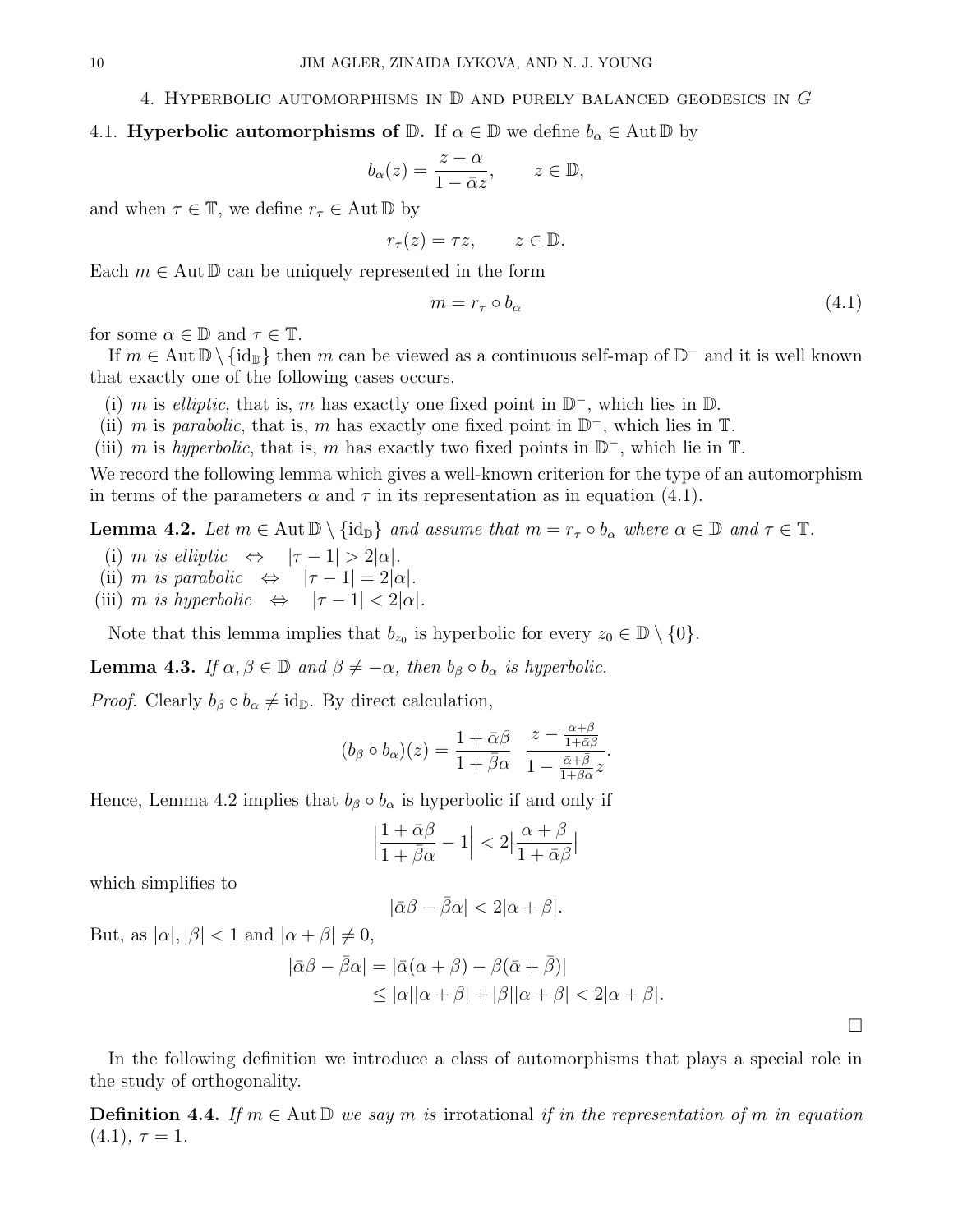**Remark 4.5.** (1) Lemma 4.2 implies that if m is irrotational, then either  $m = id_{\mathbb{D}}$  or m is hyperbolic. Lemma 4.3 now implies that if  $m_1$  and  $m_2$  are irrotational then either  $m_2 = m_1^{-1}$  or  $m_2 \circ m_1$  is hyperbolic.

(2) Observe, by direct calculation, that for  $m \in \text{Aut } \mathbb{D}$ ,

$$
m
$$
 is irrotational  $\Leftrightarrow m'(0) > 0.$ 

The following lemma characterizes when an automorphism is irrotational in terms of its fixed points.

**Lemma 4.6.** If  $m \in \text{Aut} \mathbb{D}$ , then m is irrotational if and only if there exists  $\eta \in \mathbb{T}$  such that  $m(\eta) = \eta$  and  $m(-\eta) = -\eta$ .

*Proof.* First assume that  $m = b_{\alpha}$  is irrotational. When  $\alpha = 0$ , every point in T is a fixed point of m and when  $\alpha \neq 0$ , by direct computation the fixed points of m are the roots of the equation  $\eta^2 = \alpha/\bar{\alpha}.$ 

Conversely, assume that  $\eta \in \mathbb{T}$ ,  $m(\eta) = \eta$ , and  $m(-\eta) = -\eta$ . By the representation for m given in equation (4.1), we have the equations

$$
\tau \frac{\eta - \alpha}{1 - \bar{\alpha}\eta} = \eta \quad \text{and} \quad \tau \frac{-\eta - \alpha}{1 + \bar{\alpha}\eta} = -\eta,\tag{4.7}
$$

which imply upon elimination of  $\tau$  that  $\eta^2 = \alpha/\bar{\alpha}$ . By the first of equations (4.7),

$$
\tau(\eta - \alpha) = \eta(1 - \bar{\alpha}\eta) = \eta - \alpha,
$$

which implies that  $\tau = 1$ .

The following lemma examines a special point  $\alpha \in \mathbb{D}$  that can be associated with an irrotational automorphism. This point  $\alpha$  will play an essential role in our study of orthogonality in  $G$ .

**Lemma 4.8.** Let  $m \in \text{Aut } \mathbb{D}$ . The following are equivalent.

- (i) m is irrotational;
- (ii) there exists  $\alpha \in \mathbb{D}$  such that  $m(\alpha) = -\alpha$  and  $m'(\alpha) = 1$ ;
- (iii) there exists  $\alpha \in \mathbb{D}$  such that  $m = b_{\alpha} \circ b_{\alpha}$ ;
- (iv)  $-m$  is hyperbolic reflection about a point  $\alpha$  in  $\mathbb{D}$ .

*Proof.* (i)  $\Rightarrow$  (ii). Let  $m = b_\beta$  where  $\beta \in \mathbb{D}$ . Lemma 4.2 implies that  $-b_\beta$  is elliptic. Choose  $\alpha \in \mathbb{D}$ such that  $-b_{\beta}(\alpha) = \alpha$ . We have

$$
b'_{\beta}(\alpha) = \frac{1 - |\beta|^2}{(1 - \bar{\beta}\alpha)^2} = \frac{(1 - \bar{\beta}\alpha) + \bar{\beta}(\alpha - \beta)}{(1 - \bar{\beta}\alpha)^2}
$$
  
= 
$$
\frac{1}{1 - \bar{\beta}\alpha} + \frac{\bar{\beta}}{1 - \bar{\beta}\alpha}b_{\beta}(\alpha) = \frac{1}{1 - \bar{\beta}\alpha} + \frac{\bar{\beta}}{1 - \bar{\beta}\alpha}(-\alpha) = 1.
$$

Hence (ii) holds.

(ii)  $\Rightarrow$  (iii). One can show by Schur reduction that  $m = b_{\alpha} \circ r_{\tau} \circ b_{\alpha}$  for some  $\tau \in \mathbb{T}$ . But by the chain rule,

$$
1 = m'(\alpha) = b'_{\alpha}(0) \cdot \tau \cdot b'_{\alpha}(\alpha) = (1 - |\alpha|^2) \cdot \tau \cdot \frac{1}{1 - |\alpha|^2} = \tau.
$$

(iii)  $\Rightarrow$  (iv). By direct calculation,  $-b_{\alpha} = b_{-\alpha} \circ r_{-1}$ . Therefore, as  $b_{-\alpha} = b_{\alpha}^{-1}$  $-b_{\alpha} \circ b_{\alpha} = b_{\alpha}^{-1} \circ r_{-1} \circ b_{\alpha}.$ 

Hence, as  $b_{\alpha}^{-1} \circ r_{-1} \circ b_{\alpha}$  is hyperbolic reflection about  $\alpha$ , (iv) holds. (iv)  $\Rightarrow$  (i). If  $-m$  is hyperbolic reflection about  $\alpha$ , then

$$
m = -b_{\alpha}^{-1} \circ r_{-1} \circ b_{\alpha} = b_{\alpha} \circ b_{\alpha} = b_{\beta}
$$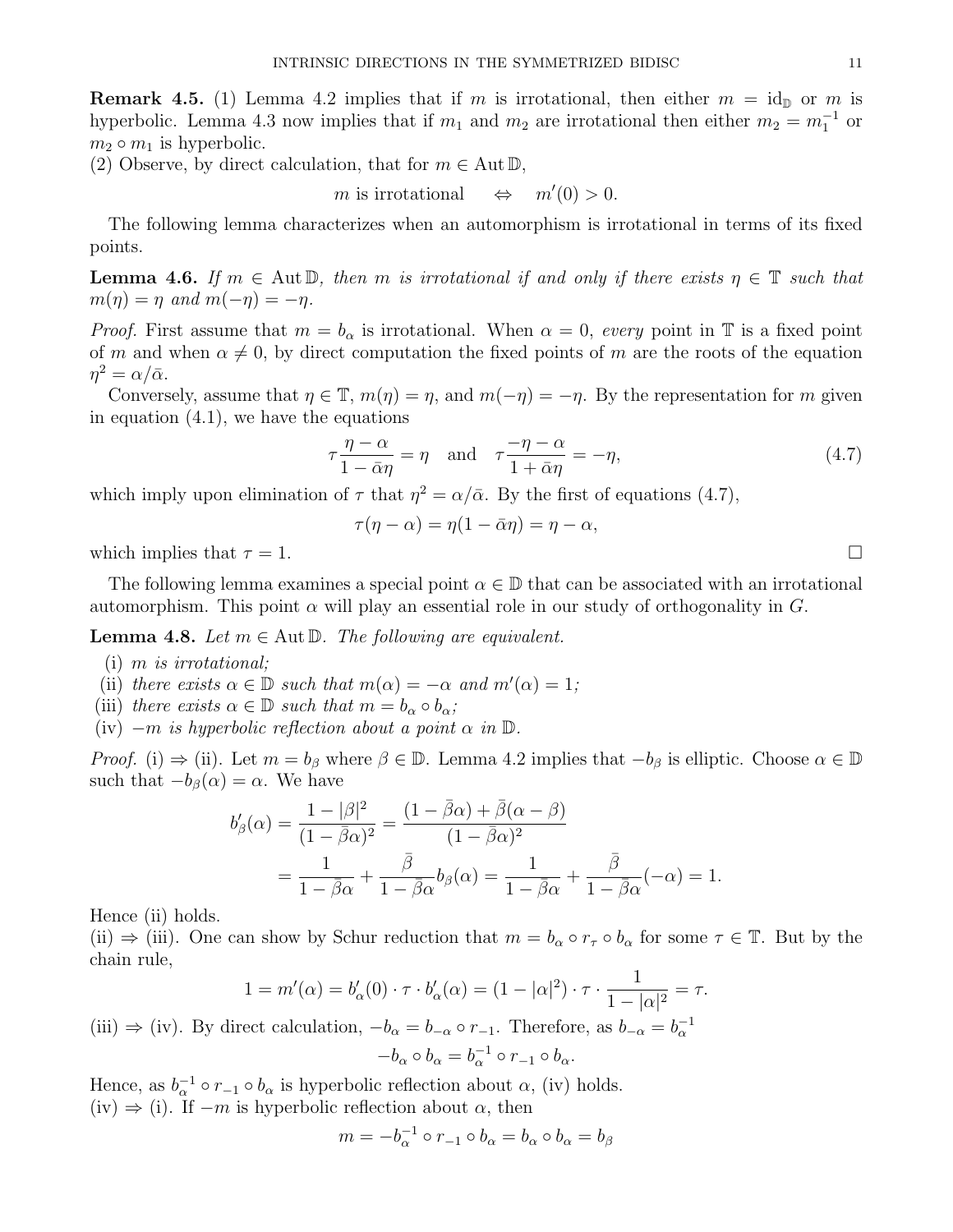where

$$
\beta = \frac{2\alpha}{1 + |\alpha|^2}.
$$

Note that each of the  $\alpha$ 's which appear in Conditions (ii), (iii), and (iv) of Lemma 4.8 are equal and are uniquely determined by m. Also note that the lemma implies that  $b_{\alpha} \mapsto b_{\alpha} \circ b_{\alpha}$  is an injective map defined on the irrotational automorphisms onto the irrotational automorphisms. In particular, each irrotational automorphism has a unique irrotational square root with respect to composition.

## 4.2. Purely balanced geodesics and royal points in G. If  $m \in \text{Aut} \mathbb{D}$ , then the formula,

$$
h_m(z) = (z + m(z), zm(z)), \qquad z \in \mathbb{D}, \tag{4.9}
$$

defines a mapping  $h_m : \mathbb{D} \to G$ . It is easy to see that, when m is elliptic,  $h_m$  is not injective, and thus cannot isometrically parametrize a geodesic. In all other cases,  $h_m$  does parametrize a geodesic which we denote by  $B_m$ . The essentials of the correspondence between the properties of m and  $B<sub>m</sub>$  are described in the next proposition.

#### **Proposition 4.10.** Let  $m \in \text{Aut } \mathbb{D}$ .

(i)  $m = id_{\mathbb{D}} \Leftrightarrow B_m = \mathcal{R}.$ (ii) m is hyperbolic  $\Leftrightarrow$   $B_m$  is purely balanced. (iii) m is parabolic  $\Leftrightarrow$   $B_m$  is exceptional.

*Proof.* This proposition is proved in [3, Theorem 7.8].

**Lemma 4.11.** If m, q are hyperbolic automorphisms of  $\mathbb{D}$  and  $B_m = B_q$  then either  $q = m$  or  $q = m^{-1}$ .

*Proof.* Let the fixed points of  $m, q$  be  $\eta = \{\eta_1, \eta_2\}$  and  $\zeta = \{\zeta_1, \zeta_2\}$  respectively. Then  $h_q^{-1} \circ h_m$  is an automorphism,  $v$  say, of  $\mathbb{D}$ . Thus  $h_m = h_q \circ v$ , that is, for all  $z \in \mathbb{D}$ ,

$$
(z + m(z), zm(z)) = hq(v(z)) = (v(z) + q \circ v(z), v(z)q \circ v(z)).
$$

Therefore, for all z, either

 $v(z) = z$  and  $q \circ v(z) = m(z)$ 

or

 $q \circ v(z) = z$  and  $v(z) = m(z)$ .

Thus either  $v = id_{\mathbb{D}}$  and  $q = m$ , or  $v = m$  and  $q = m^{-1}$ .

For hyperbolic  $m \in \text{Aut} \mathbb{D}$  there are important relationships between the fixed points of m and properties of the corresponding purely balanced geodesic  $B_m$ . We describe three of these in Lemma 4.12, Corollary 4.15 and Proposition 6.3 below.

Recall that a geodesic D was defined to be purely balanced if  $D^{-} \cap \mathcal{R}^{-}$  consists of exactly two points, both of which lie in E.

**Lemma 4.12.** If m is hyperbolic and  $\eta_1$  and  $\eta_2$  are the distinct fixed points of m in  $\mathbb{T}$ , then

$$
B_m^- \cap \mathcal{R}^- = \{(2\eta_1\eta_1^2), (2\eta_2, \eta_2^2)\}.
$$

*Proof.* If  $m(\eta) = \eta$ , then  $h_m(\eta) = (2\eta, \eta^2)$ . Therefore,

$$
(2\eta_1\eta_1^2), (2\eta_2, \eta_2^2) \in B_m^- \cap \mathcal{R}^-.
$$

Conversely, if  $\lambda \in B_m^- \cap \mathcal{R}^-$ , then since  $\lambda \in B_m^-$ , there exists  $\zeta \in \mathbb{T}$  such that

$$
\lambda = (\zeta + m(\zeta), \zeta m(\zeta)),
$$

.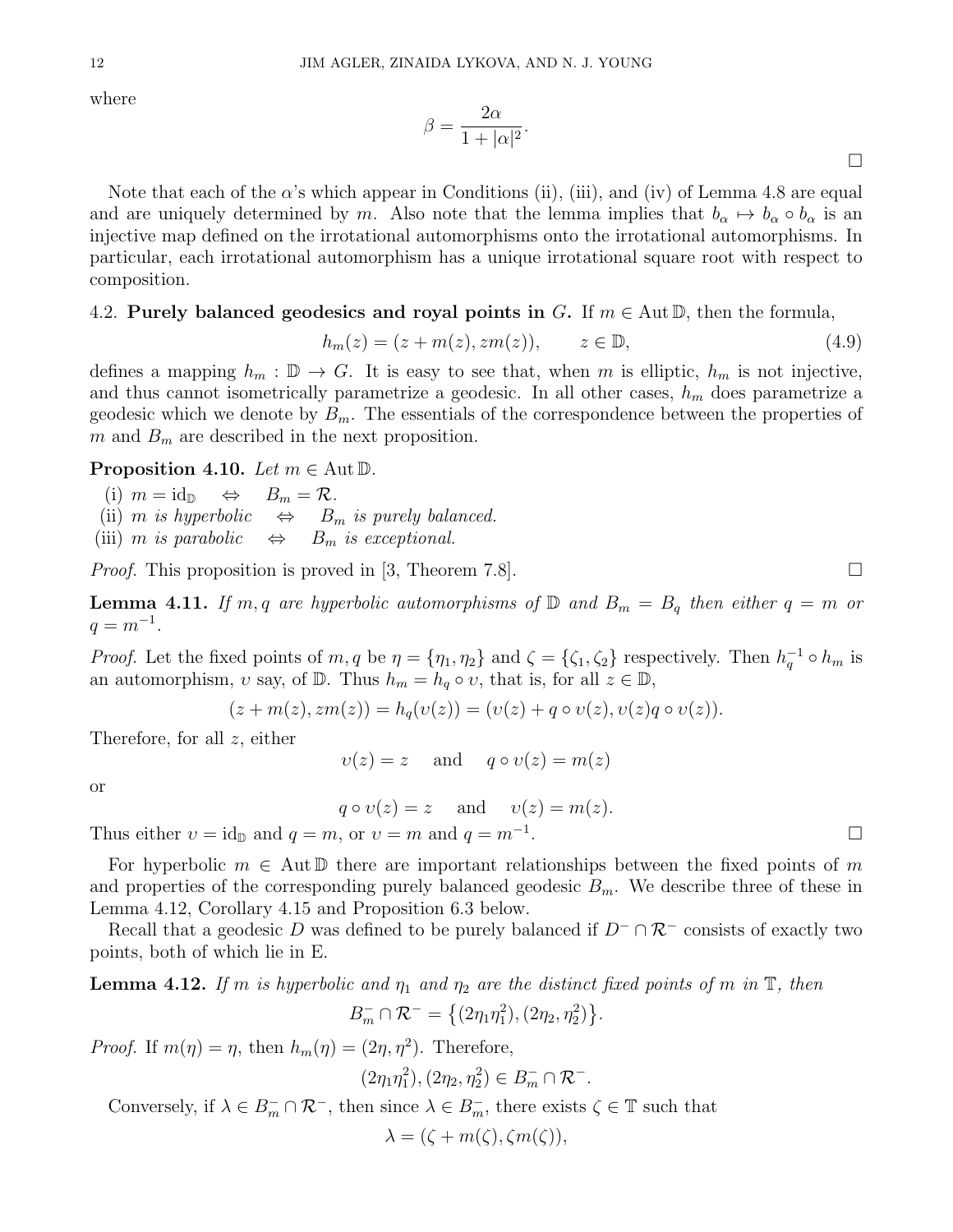and since  $\lambda \in \mathcal{R}^-$ , there exists  $\eta \in \mathbb{T}$  such that

$$
\lambda = (2\eta, \eta^2).
$$

These equations imply that

$$
\zeta + m(\zeta) = 2\eta
$$
 and  $\zeta m(\zeta) = \eta^2$ .

Hence, for all  $x \in \mathbb{C}$ ,

$$
(x - \zeta)(x - m(\zeta)) = x^2 - (\zeta + m(\zeta))x + \zeta m(\zeta)
$$
  
=  $x^2 - 2\eta x + \eta^2 = (x - \eta)^2$ ,

which implies that  $\zeta = \eta$  and so  $m(\eta) = \eta$ .

A second relationship between  $B_m$  and the fixed points of m involves the qualitative nature of the solutions to the Caratheodory extremal problem. We say, for a domain  $\Omega$ , that a set C of holomorphic maps from  $\Omega$  to  $\mathbb D$  is a universal set for the Carathéodory extremal problem on  $\Omega$  if, for every  $\lambda \in \Omega$  and every nonzero vector  $v \in T_\lambda \Omega$ , there exists  $\Phi \in \mathcal{C}$  such that the supremum in equation (2.1), when  $U = \Omega$ , is attained at  $F = \Phi$ .

For  $\omega \in \mathbb{T}$ , define a holomorphic function  $\Phi_{\omega}$  on G by the formula,

$$
\Phi_{\omega}(s,p) = \frac{2\omega p - s}{2 - \omega s}, \quad \text{for all } (s,p) \in G.
$$

The following properties of  $\Phi_{\omega}$ ,  $\omega \in \mathbb{T}$ , are established in [4, Theorem 2.1 and Corollary 4.3].

**Proposition 4.13.** For every  $\omega \in \mathbb{T}$ ,  $\Phi_{\omega}$  is a holomorphic map from G to D. Furthermore, the set  $\{\Phi_{\omega} : \omega \in \mathbb{T}\}\$ is universal for the Carathéodory extremal problem on G.

The following result gives a criterion for a geodesic in G to be purely balanced in terms of a qualitative property of solutions of the Carathéodory extremal problem. It is contained in  $[3,$ Theorem 7.1(iii)].

**Proposition 4.14.** Let D be a geodesic in G, let  $\lambda \in D$  and let v be a nonzero vector in  $T_{\lambda}D$ . The geodesic D is purely balanced if and only if there are two distinct points  $\omega_1, \omega_2 \in \mathbb{T}$  such that the supremum in equation (2.1), when  $U = G$ , is attained at  $F = \Phi_{\omega}$  precisely when either  $\omega = \omega_1$ or  $\omega = \omega_2$ . Furthermore, if D is purely balanced and  $\omega_1, \omega_2$  are as in the preceding sentence, then the royal points of D are  $(2\bar{\omega}_1, \bar{\omega}_1^2)$  and  $(2\bar{\omega}_2, \bar{\omega}_2^2)$ .

The second promised relationship between a purely balanced geodesic and its royal points is contained in the following statement.

**Corollary 4.15.** Let m be a hyperbolic automorphism of  $\mathbb{D}$ , let  $\eta_1$  and  $\eta_2$  be the distinct fixed points of m in  $\mathbb{T}$ , let  $\lambda \in B_m$  and let  $v \in T_{\lambda}B_m$ . Then  $\Phi_{\omega}$  is a solution of the Carathéodory extremal problem on G at the point  $\lambda$  in direction v if and only if either  $\omega = \bar{\eta}_1$  or  $\omega = \bar{\eta}_2$ .

4.3. Purely balanced geodesics in standard position in G. In this subsection we set out a canonical form for purely balanced geodesics. We accomplish this goal by cleanly parametrizing the purely balanced geodesics that pass through a point of the form  $(0, p)$  where  $p < 0$ .

**Lemma 4.16.** Let B be a purely balanced (or exceptional) geodesic and let  $\sigma \in (0,1)$ .

$$
(0, -\sigma^2) \in B
$$

if and only if there exists  $m \in \text{Aut } \mathbb{D}$  satisfying

(i)  $m$  is hyperbolic (or parabolic respectively),

(ii)  $m(\sigma) = -\sigma$ , and

(iii)  $B = B_m$ .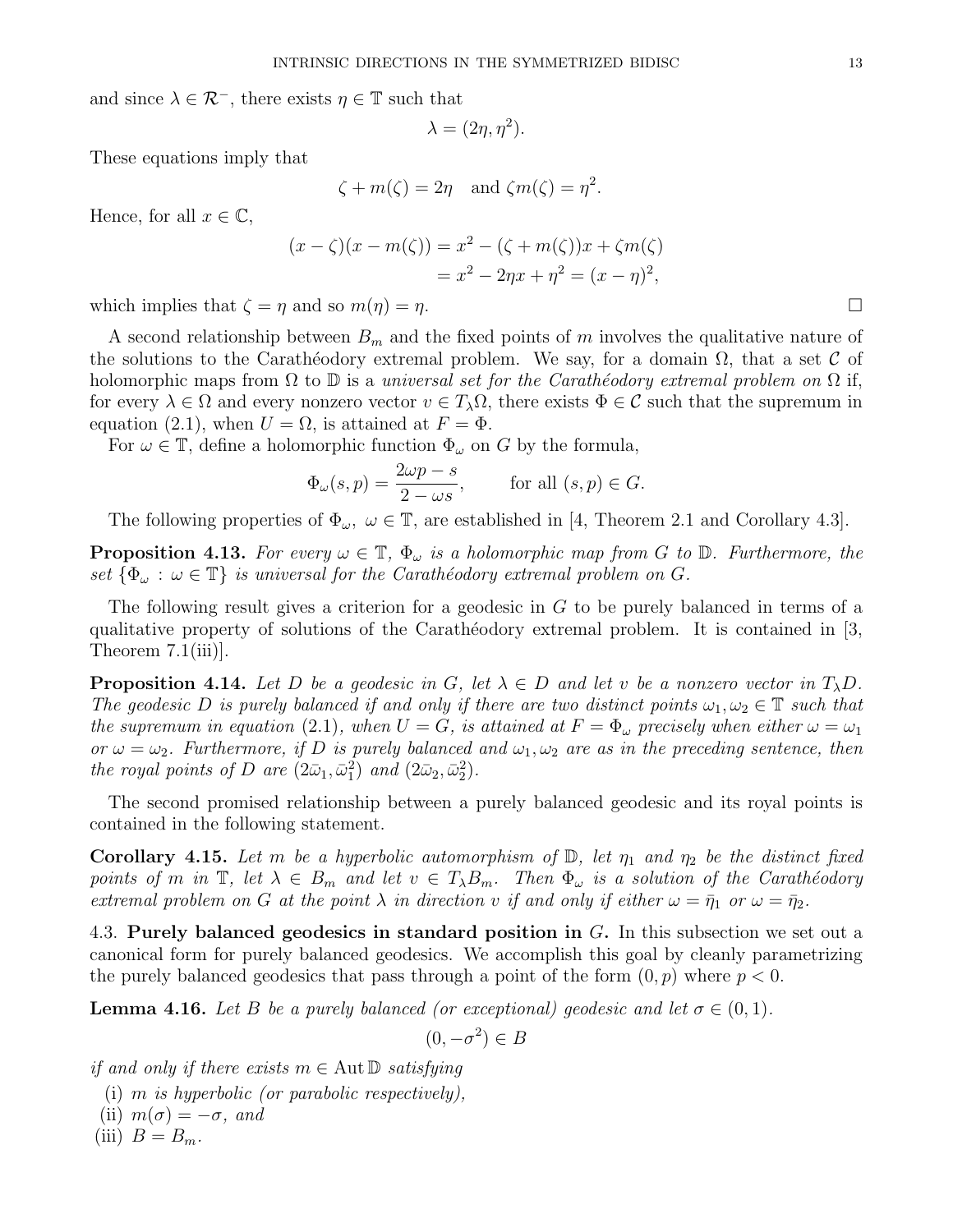Proof. If conditions (i), (ii) and (iii) hold, then

$$
(0, -\sigma^2) = (\sigma + (-\sigma), \sigma(-\sigma)) = h_m(\sigma) \in B_m = B.
$$

Furthermore, Proposition 4.10 implies that  $B$  is purely balanced (or exceptional respectively).

Conversely, assume that B is purely balanced (or exceptional) and  $(0, -\sigma^2) \in B$ . Using Proposition 4.10 we may choose a hyperbolic (or exceptional respectively)  $b \in \text{Aut } \mathbb{D}$  such that  $B = B_b$ . Choose  $z_0 \in \mathbb{D}$  such that  $h_b(z_0) = (0, -\sigma^2)$ . Then

$$
b(z_0) = -z_0
$$
 and  $z_0^2 = \sigma^2$ 

If  $z_0 = \sigma$ , then the conditions (i), (ii), and (iii) follow if we set  $m = b$ . Otherwise, if  $z_0 = -\sigma$ , the conclusions follow if we set  $m = b^{-1}$ .

**Lemma 4.17.** If  $\sigma > 0$  and  $m \in \text{Aut } \mathbb{D}$ , then  $m(\sigma) = -\sigma$  if and only if  $m = b_{\sigma} \circ r_{\tau} \circ b_{\sigma}$  for some  $\tau \in \mathbb{T}$ . Furthermore, if  $m(\sigma) = -\sigma$ , then m is hyperbolic if and only if

> $\overline{\phantom{a}}$  $\overline{\phantom{a}}$  $\overline{\phantom{a}}$  $\vert$

$$
\left|\frac{\tau-1}{\tau+1}\right| < \frac{2\sigma}{1-\sigma^2},\tag{4.18}
$$

.

and m is parabolic if and only if

$$
\left. \frac{\tau - 1}{\tau + 1} \right| = \frac{2\sigma}{1 - \sigma^2}.
$$
\n(4.19)

Proof.

$$
m(\sigma) = -\sigma \quad \Leftrightarrow \quad m(b_{\sigma}^{-1}(0)) = b_{\sigma}(0)
$$
  

$$
\Leftrightarrow \quad (b_{\sigma}^{-1} \circ m \circ b_{\sigma}^{-1})(0) = 0
$$
  

$$
\Leftrightarrow \quad b_{\sigma}^{-1} \circ m \circ b_{\sigma}^{-1} = r_{\tau} \quad \text{for some } \tau \in \mathbb{T}
$$
  

$$
\Leftrightarrow \quad m = b_{\sigma} \circ r_{\tau} \circ b_{\sigma} \quad \text{for some } \tau \in \mathbb{T},
$$

which proves the first assertion of the lemma.

To prove the second assertion, by direct calculation,

$$
m(z) = \frac{\tau + \sigma^2}{1 + \tau \sigma^2} \frac{z - \frac{\sigma(\tau + 1)}{\tau + \sigma^2}}{1 - \frac{\sigma(\tau + 1)}{1 + \tau \sigma^2} z}.
$$

Consequently, by Lemma 4.2 (iii),  $m$  is hyperbolic if and only if

$$
\left| \frac{\tau + \sigma^2}{1 + \tau \sigma^2} - 1 \right| < 2 \left| \frac{\sigma(\tau + 1)}{1 + \tau \sigma^2} \right|
$$
\n
$$
\Leftrightarrow \left| \tau + \sigma^2 - (1 + \tau \sigma^2) \right| < 2 \left| \sigma(\tau + 1) \right|
$$
\n
$$
\Leftrightarrow \left| \frac{\tau - 1}{\tau + 1} \right| < \frac{2\sigma}{1 - \sigma^2},
$$

that is, inequality (4.18) holds.

A similar calculation using Lemma 4.2 (ii) shows that m is parabolic if and only if equation  $(4.19)$  holds.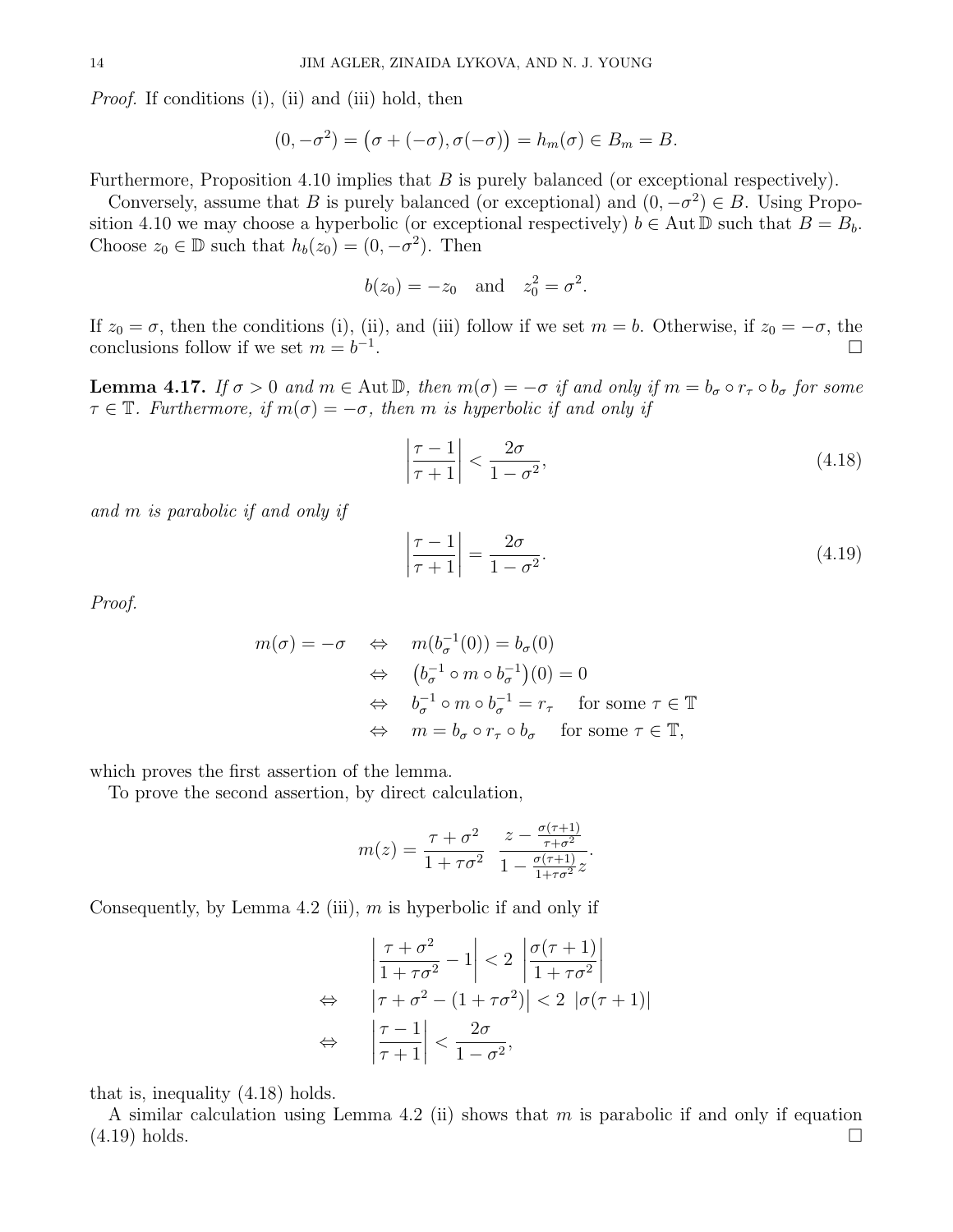4.4. The curve of purely balanced directions. If  $\tau_1$  and  $\tau_2$  are in T, we denote by  $(\tau_1, \tau_2)$  the open segment of points in  $\mathbb T$  extending from  $\tau_1$  to  $\tau_2$  in the counterclockwise direction. In similar fashion we may define half open and closed segments in the circle. For  $\sigma \in (0,1)$ , let  $\tau_{\sigma}^{+}$  denote the unique point in T that satisfies equation (4.19) and Im  $\tau_{\sigma}^{+} > 0$  and let  $\tau_{\sigma}^{-}$  denote the unique point in T satisfying equation (4.19) and  $\text{Im }\tau_{\sigma}^{-} < 0$ . When  $\sigma \in (0,1)$  and  $\tau \in \mathbb{T}$ , we define  $m_{\sigma,\tau}$ by

$$
m_{\sigma,\tau} = b_{\sigma} \circ r_{\tau} \circ b_{\sigma}.\tag{4.20}
$$

**Lemma 4.21.** The map  $(\sigma, \tau) \mapsto B_{m_{\sigma,\tau}}$  is injective from the set

$$
X \stackrel{\text{def}}{=} \{ (\sigma, \tau) : 0 < \sigma < 1, \, \tau \in (\tau_{\sigma}^-, \tau_{\sigma}^+) \}
$$

into the set of purely balanced geodesics in G.

*Proof.* It follows from Lemmas 4.17 and 4.16 that, for  $(\sigma, \tau) \in X$ , the geodesic  $B_{m_{\sigma,\tau}}$  is purely balanced.

Suppose that two points  $(\sigma, \tau)$  and  $(\sigma', \tau')$  in X give rise to the same purely balanced geodesic B. Notice firstly that B only meets the flat geodesic  $F^0 = \{0\} \times \mathbb{D}$  in a single point, else, by the uniqueness of geodesics through any pair of distinct points, we have  $B = F_0$ , contrary to the hypothesis that B is purely balanced. By Lemma 4.16, both  $(0, -\sigma^2)$  and  $(0, -(\sigma')^2)$  lie in B, hence coincide. Since  $\sigma, \sigma'$  are positive, it follows that  $\sigma = \sigma'$ .

To see that  $\tau = \tau'$ , calculate a tangent vector to B at  $(0, -\sigma^2)$ . We find that

$$
h'_{m_{\sigma,\tau}}(\sigma) = (1 + \tau, -\sigma(1 - \tau)).
$$

It follows that, for some nonzero complex number  $c$ ,

$$
(1 + \tau, -\sigma(1 - \tau)) = c(1 + \tau', -\sigma(1 - \tau')),
$$

from which it follows that  $\tau = \tau'$ 

With the notations of the previous paragraph, the following proposition is an immediate consequence of Lemmas 4.16 and 4.17.

**Proposition 4.22.** Let  $\sigma \in (0,1)$  and let D be a geodesic in G. Then D is a purely balanced geodesic passing through  $(0, -\sigma^2)$  if and only if there exists  $\tau \in (\tau_{\sigma}^-, \tau_{\sigma}^+)$  such that  $D = B_{m_{\sigma}, \tau}$ . Moreover D is an exceptional geodesic passing through  $(0, -\sigma^2)$  if and only if  $D = B_{m_{\sigma,\tau}}$  where either  $\tau = \tau_{\sigma}^{+}$  or  $\tau = \tau_{\sigma}^{-}$ .

We refer to geodesics of the form  $B_{m_{\sigma,\tau}}$  as being in *standard position*. The following proposition states that any purely balanced or exceptional geodesic with a point prescribed in it can be moved to a geodesic in standard position by an automorphism of G.

Proposition 4.23. Let D be a geodesic in G that is purely balanced (or exceptional) and let  $\lambda \in D$ . There exist  $\sigma \in (0,1)$ ,  $\tau \in (\tau_{\sigma}^-, \tau_{\sigma}^+)$  (or  $\tau \in {\tau_{\sigma}^-, \tau_{\sigma}^+}$ ) respectively), and  $\gamma \in \text{Aut } G$  such that  $\gamma(\lambda) = (0, -\sigma^2)$  and  $\gamma(D) = B_{m_{\sigma,\tau}}$ .

Proof. Let  $\lambda = \pi(z)$  where  $z = (z_1, z_2) \in \mathbb{D}^2$ . Since  $\lambda$  is in the purely balanced or exceptional geodesic D,  $\lambda \notin \mathcal{R}$ . Consequently,  $z_1 \neq z_2$  and by the intermediate value theorem we may choose  $\sigma \in (0,1)$  such that

$$
d(\sigma, -\sigma) = d(z_1, z_2).
$$

Choose  $b \in \text{Aut} \mathbb{D}$  such that

$$
b(z_1) = \sigma
$$
 and  $b(z_2) = -\sigma$ .

.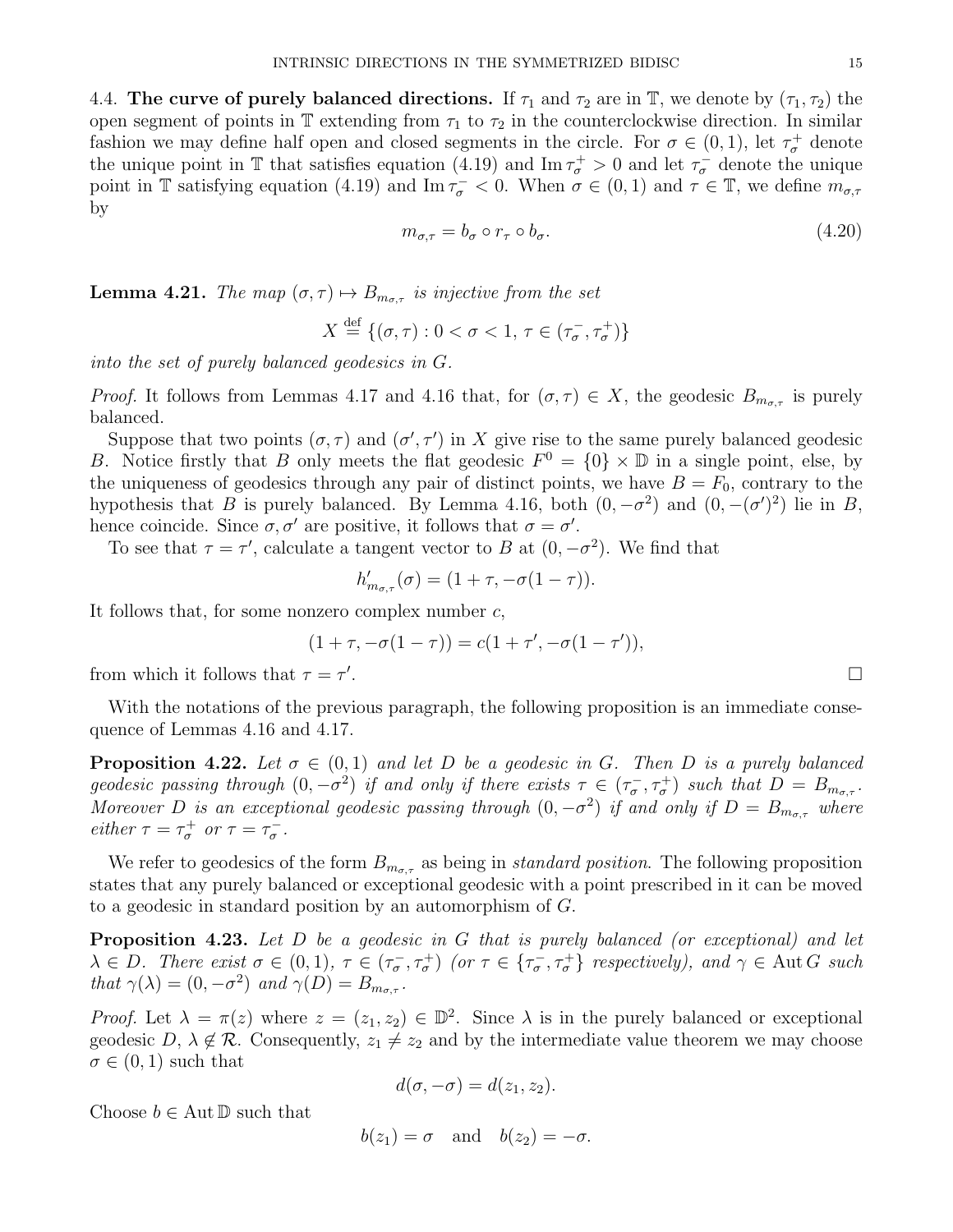By Proposition 3.1,  $\gamma_b \in \text{Aut } G$ . Furthermore, by formula (3.2),

$$
\gamma_b(\lambda) = (b(z_1) + b(z_2), b(z_1)b(z_2)) = (0, -\sigma^2).
$$

As B is assumed purely balanced or exceptional, so also is  $\gamma_b(B)$ , and  $(0, -\sigma^2) \in \gamma_b(\mathbb{D})$ . Therefore, the proposition follows by Proposition 4.22.

Corollary 4.24. If  $\lambda \in \mathcal{R}$ , then there are no purely balanced or exceptional directions at  $\lambda$ . If  $\lambda \in G \backslash \mathcal{R}$ , then there are exactly two exceptional directions at  $\lambda$ , and the purely balanced directions at  $\lambda$  form a simple smooth curve in  $\mathbb{CP}^1$  connecting the exceptional directions.

*Proof.* As no purely balanced or exceptional geodesic meets  $\mathcal{R}$ , there are no purely balanced or exceptional directions at points in  $R$ . To prove the second assertion of the corollary, by Proposition 4.23, it suffices to prove the case when  $\lambda = (0, -\sigma^2)$  for some  $\sigma \in (0, 1)$ . But this case is an immediate consequence of Proposition 4.22.

## 5. Orthogonality in G

In this section we shall study the geodesics that are orthogonal to a fixed flat geodesic.

5.1. Flat geodesics. Recall that the flat geodesics of G were defined in Subsection 3.3 to be the geodesics D that have a unique royal point  $\lambda$  and furthermore are such that  $\lambda \in \mathcal{R}$ . It can be shown that flat geodesics are truly 'flat': they have the form<sup>11</sup>

$$
F^{\beta} \stackrel{\text{def}}{=} \{ (\beta + \bar{\beta}z, z) : z \in \mathbb{D} \}
$$
\n
$$
(5.1)
$$

for some  $\beta \in \mathbb{D}$ . Let us check that, for every  $\beta \in \mathbb{D}$ , this set is indeed a flat geodesic of G according to the definition. Firstly, if  $(s, p) = (\beta + \overline{\beta}z, z)$  for some  $z, \beta \in \mathbb{D}$ , then  $z = p$  and

$$
s - \bar{s}p = \beta + \bar{\beta}p - (\bar{\beta} + \beta\bar{p}) = \beta(1 - |p|^2),
$$

whence

$$
|s - \bar{s}p| < 1 - |p|^2.
$$

Hence, by the criterion (2.6),  $(s, p) \in G$ . Thus  $F^{\beta} \subset G$ . Secondly,  $F^{\beta}$  is the range of the analytic disc  $h(z) = (\beta + \bar{\beta}z, z)$  in G, and h has an obvious holomorphic left inverse, to wit, the second co-ordinate function. Thus  $F^{\beta}$  is a geodesic of G.

It remains to show that  $F^{\beta}$  meets  $\mathcal{R}^-$  at exactly one point  $\lambda$ , and that  $\lambda \in \mathcal{R}$ . Indeed,  $(s, p) = h(z) \in \mathcal{R}^-$  if and only if

$$
0 = s2 - 4p = (\beta + \bar{\beta}z)^{2} - 4z = \bar{\beta}^{2}z^{2} + 2(|\beta|^{2} - 2)z + \beta^{2}.
$$

If  $\beta = 0$  then this equation for z has the unique root  $z = 0$ , so that  $F^0$  meets  $\mathcal{R}^-$  at the unique point  $(0, 0)$ . Otherwise, the quadratic equation has two roots, whose product has modulus one and whose sum has modulus greater than two. It follows that the equation has exactly one root in  $\mathbb D$  and none in  $\mathbb T$ . Thus, in either case,  $F^{\beta}$  has a unique royal point, and that point lies in  $\mathcal R$ , which is to say that  $F^{\beta}$  is a flat geodesic.

# **Proposition 5.2.** Aut G permutes the set of flat geodesics of G. Indeed, for any  $\beta \in \mathbb{D}$ ,

$$
\gamma_{b_{\alpha}}(F^{\beta}) = F^0,
$$

where

$$
\alpha = \frac{\beta}{1 + \sqrt{1 - |\beta|^2}}\tag{5.3}
$$

is the hyperbolic mid-point of 0 and  $\beta$  in  $\mathbb{D}$ .

<sup>&</sup>lt;sup>11</sup>In earlier papers we *defined* the flat geodesics to be the  $F^{\beta}$  and showed that they are characterized by the property that they have a single royal point, which lies in  $R$ . Here, we reverse the process in order to bring out the geometric nature of flatness.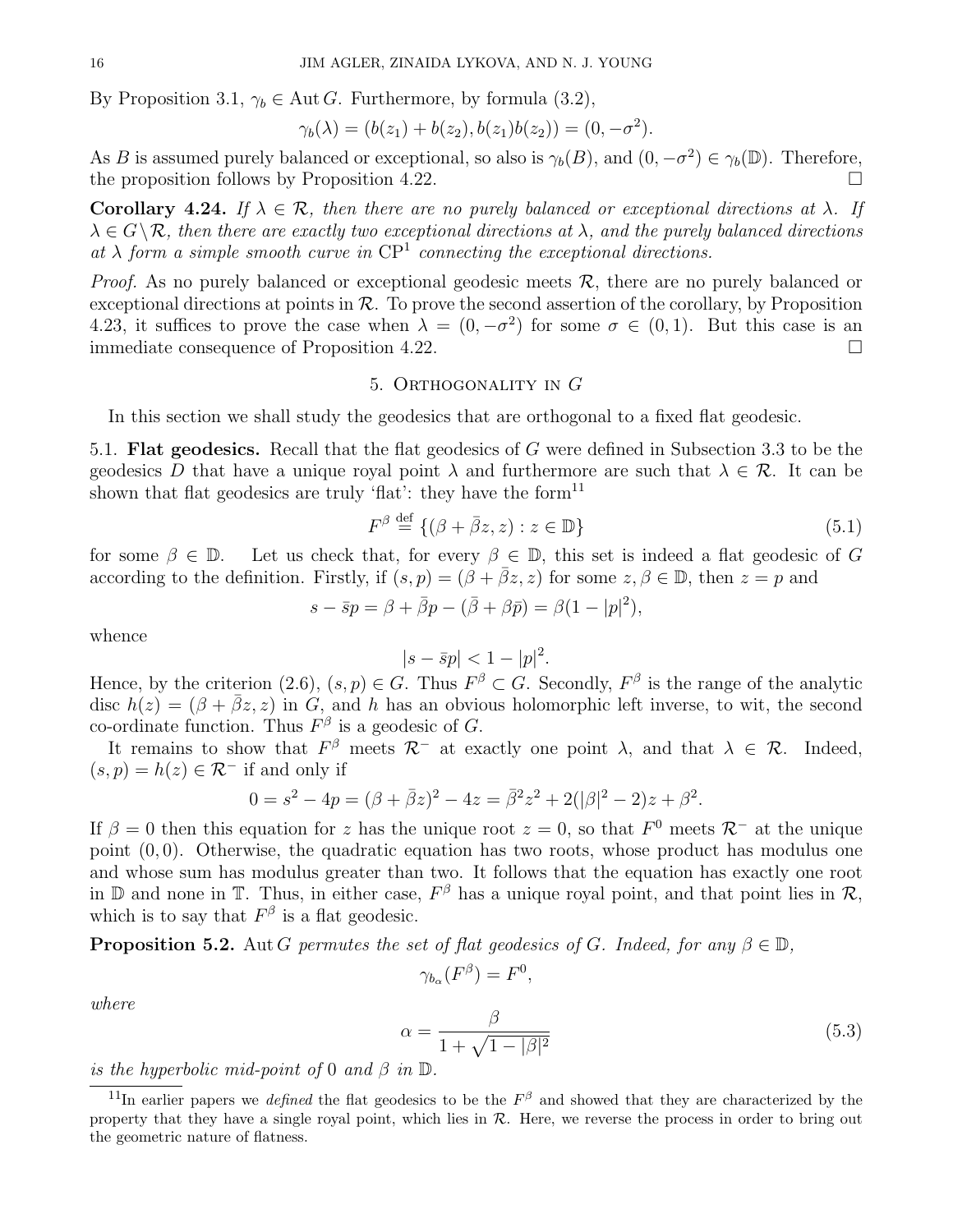*Proof.* By Corollary 3.3(3), every automorphism of G maps every flat geodesic to a flat geodesic. Aut G acts transitively on  $\mathcal{R}$ , by reason of the equation

$$
\gamma_m(2z, z^2) = (2m(z), m(z)^2)
$$

for every  $m \in \text{Aut } \mathbb{D}$  and  $z \in \mathbb{D}$ . Hence, if  $\lambda, \mu \in \mathcal{R}$ , then we can find  $m \in \text{Aut } \mathbb{D}$  such that  $\gamma_m(\lambda) = \mu$ . It follows that  $\gamma_m(F_\lambda)$  is a flat geodesic that contains  $\mu \in \mathcal{R}$ . Since there is a unique flat geodesic through any point of G, we infer that  $\gamma_m(F_\lambda) = F_\mu$ . Thus Aut G permutes the flat geodesics of G.

It is not too arduous to calculate that, if  $(s, p) \in F^{\beta}$  and  $\alpha$  is given by equation (5.3), then

$$
\gamma_{b_{\alpha}}(s,p) = \left(0, \frac{p - \alpha s + \alpha^2}{1 - \bar{\alpha}s + \bar{\alpha}^2 p}\right)
$$

which is in  $F^0$ 

5.2. The sharp direction. Since every orbit of Aut G meets the flat geodesic  $F^0$  and the sharp direction is covariant, the sharp direction at any point in  $G$  can be derived from the following statement.

Proposition 5.4. For any  $\lambda \in F^0$ ,

$$
\sharp_{\lambda} = \begin{pmatrix} 1 \\ 0 \end{pmatrix} \mathbb{C}.\tag{5.5}
$$

*Proof.* Consider the point  $\lambda = (0, p) \in F^0$ . For any nonzero  $\alpha \in \mathbb{C}$ , let

 $f_{\alpha}(t) = \gamma_{b t_{\alpha}}(\lambda)$  for  $t \in \mathbb{R}$  such that  $|t\alpha| < 1$ .

Then  $f_{\alpha}(t)$  describes a smooth path in  $Orb(\lambda)$  such that  $f_{\alpha}(0) = \lambda$ , and hence  $f'_{\alpha}(0) \in T_{\lambda} Orb(\lambda)$ .

Let  $w \in \mathbb{D}$  satisfy  $w^2 = -p$ , so that  $\lambda = \pi(-w, w)$ . A short calculation shows that

$$
\gamma_{b_{\alpha}}(\lambda) = \pi(b_{\alpha}(w), b_{\alpha}(-w))
$$
  
= 
$$
\frac{1}{1 + \bar{\alpha}^2 p} \left( -2(\alpha + \bar{\alpha}p), p + \alpha^2 \right).
$$

Replace  $\alpha$  by  $t\alpha$ , differentiate with respect to t and set  $t = 0$  to obtain

$$
f'_{\alpha}(0) = (-2(\alpha + \bar{\alpha}p), 0) \quad \in T_{\lambda} \operatorname{Orb}(\lambda)
$$

for every  $\alpha \in \mathbb{C} \setminus \{0\}$ . By suitable choices of  $\alpha$  we deduce that both  $(1, 0)$  and  $(i, 0)$  lie in  $T_{\lambda}$  Orb( $\lambda$ ). Thus the complex linear span of (1,0) is contained in  $T_{\lambda}$  Orb( $\lambda$ ), and statement (5.5) follows.  $\Box$ 

**Corollary 5.6.** For every  $\lambda \in G$ ,  $\sharp_{\lambda} \neq \flat_{\lambda}$ .

*Proof.* It is enough to prove it for every  $\lambda \in F^0$ . For such  $\lambda$ ,

$$
\sharp_{\lambda} = \begin{pmatrix} 1 \\ 0 \end{pmatrix} \mathbb{C}, \quad \flat_{\lambda} = \begin{pmatrix} 0 \\ 1 \end{pmatrix} \mathbb{C}.
$$

It follows that the tangent bundle  $TG$  is the direct sum of the sharp bundle  $\lambda \mapsto \sharp_{\lambda}$  and the flat bundle  $\lambda \mapsto \flat_{\lambda}$ .

We remark that a formula for  $\sharp_{\lambda}$  in general is given in [2, Proposition 1.16]. If  $\lambda = (s, p) \in F^{\beta}$ , then

$$
\sharp_{\lambda} = \left(\frac{1}{1 - \frac{1}{2}\overline{\beta}s}\right) \mathbb{C}.
$$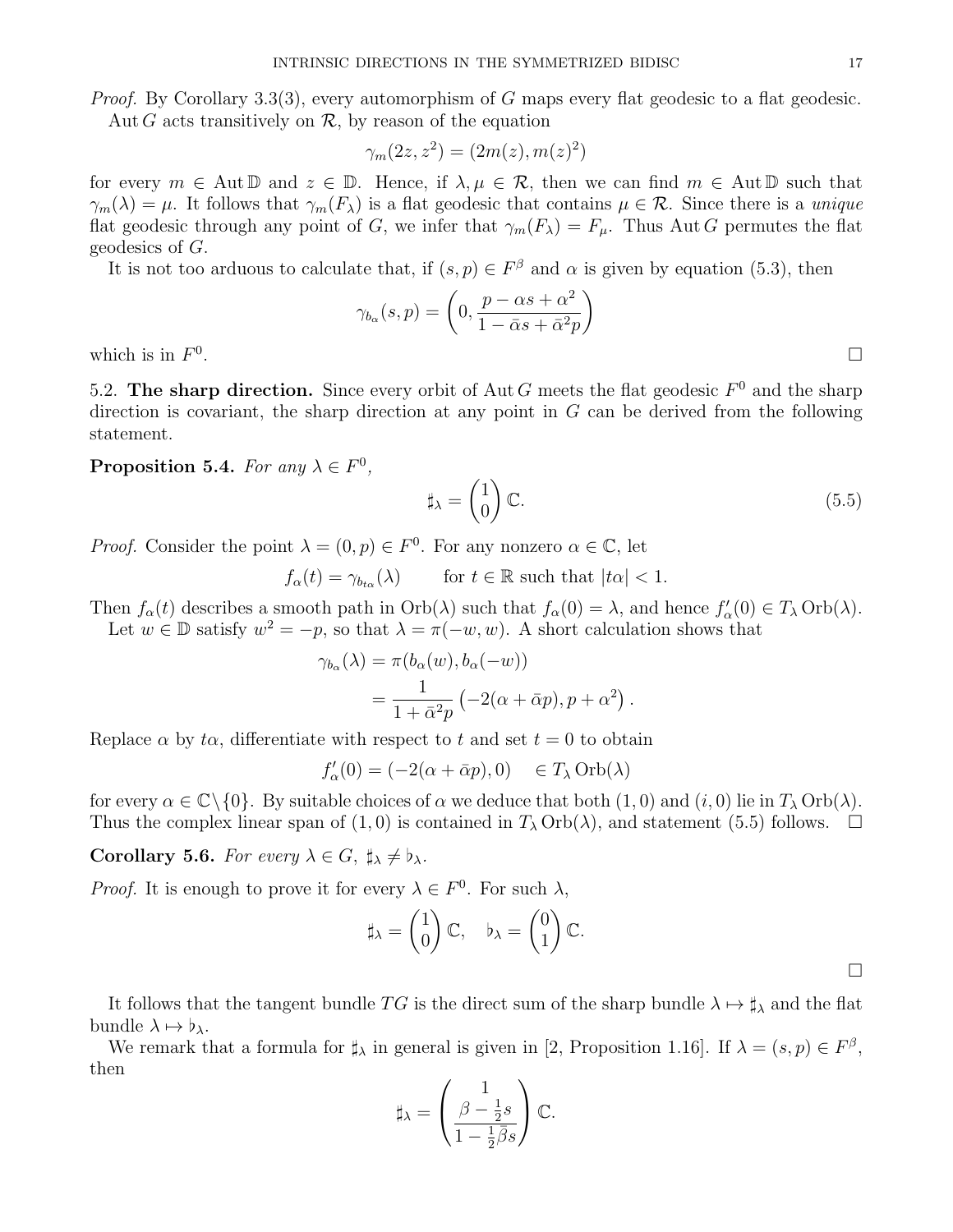5.3. Orthogonality and irrotational automorphisms. Recall that a geodesic  $D$  is said to be orthogonal to a flat geodesic F if D meets F at a point  $\lambda$  and  $T_{\lambda}D = \sharp_{\lambda}$ . In view of Proposition 5.2, in studying any flat geodesic  $F$ , one may often reduce to the case that

$$
F = F^{0} = \{ (0, p) : p \in \mathbb{D} \},
$$

the flat geodesic passing through the origin.

**Proposition 5.7.** A geodesic D is orthogonal to  $F^0$  if and only if  $D = B_m$  for some irrotational  $m \in \text{Aut } \mathbb{D}$ .

*Proof.* First assume that  $D \perp F^0$ . Choose  $\lambda \in D \cap F^0$ . Let  $\lambda = (0, p_0)$  and choose  $\alpha \in \mathbb{D}$  such that  $\alpha^2 = -p_0$ . Let  $m \in \text{Aut } \mathbb{D}$  where  $-m$  is hyperbolic reflection about  $\alpha$ . Observe that Lemma 4.8 implies that m is irrotational.

To see that  $D = B_m$  note that Condition (ii) in Lemma 4.8 implies that  $m(\alpha) = -\alpha$ , which implies that  $h_m(\alpha) = \lambda$ . Therefore,  $\lambda \in B_m$ . Also, Condition (ii) in Lemma 4.8 implies that  $m'(\alpha) = 1$ . Therefore,

$$
h'_{m}(\alpha) = (1 + m'(\alpha), m(\alpha) + \alpha m'(\alpha)) = (1 + 1, -\alpha + \alpha) = (2, 0),
$$

which implies that  $T_{\lambda}B_m = \sharp_{\lambda} = T_{\lambda}D$ . As D and  $B_m$  both pass through the point  $\lambda$  and have the same tangent space at  $\lambda$ , it follows from Theorem 3.4 that  $D = B_m$ .

Now assume that m is irrotational. We need to show that  $B_m \perp F^0$ . Condition (ii) in Lemma 4.8 implies that there exists  $\alpha \in \mathbb{D}$  such that  $m(\alpha) = -\alpha$ . As,

$$
h_m(\alpha) = (0, -\alpha^2) \in F^0,
$$

it follows that  $B_m$  meets  $F^0$  at the point  $\lambda = (0, -\alpha^2)$ . In addition, Condition (ii) in Lemma 4.8 implies that  $m'(\alpha) = 1$ . Therefore, calculating as before, we have

$$
h'_m(\alpha) = (2,0),
$$

which implies that  $T_{\lambda}B_m = \sharp_{\lambda}$ . As  $B_m$  meets  $F^0$  at the point  $\lambda$  and  $T_{\lambda}B_m = \sharp_{\lambda}$ , it follows that  $B_m$  is orthogonal to  $F^0$ .

Corollary 5.8. If  $\mu \in \mathcal{R}$ , then  $\sharp_{\mu} = T_{\mu} \mathcal{R}$ . If  $\mu \in G \setminus \mathcal{R}$ , then the geodesic through  $\mu$  with direction  $\sharp_{\mu}$  is purely balanced.

*Proof.* Fix  $\mu \in G$ , let F be the flat geodesic passing through  $\mu$ , and let D be the geodesic such that  $\mu \in D$  and  $T_{\mu}D = \sharp_{\mu}$ . We wish to show that  $D = \mathcal{R}$  when  $\mu \in \mathcal{R}$ , and otherwise, that D is purely balanced.

Choose  $\gamma \in \text{Aut } G$  such that  $\lambda = \gamma(\mu) \in F^0$ . As  $\gamma$  is an automorphism and  $D \perp F$ ,  $\gamma(D) \perp F^0$ . Therefore, by Proposition 5.7, there exists an irrotational m such that  $\gamma(D) = B_m$ .

As  $m$  is irrotational, by Proposition 4.10 there are only two possibilities:

(i)  $m = id_{\mathbb{D}}$  and  $B_m = \mathcal{R}$ , and

(ii) m is hyperbolic and  $B<sub>m</sub>$  is purely balanced.

In case (i), since  $\gamma$  fixes  $\mathcal{R}, \mu \in \mathcal{R}$  and  $\sharp_{\mu} = T_{\mu} \mathcal{R}$ . In case (ii),  $\mu \notin \mathcal{R}$ , and  $\sharp_{\mu}$  is purely balanced.  $\Box$ 

The following result is essentially Corollary 5.8 stated in different language.

**Corollary 5.9.** The royal geodesic is orthogonal to every flat geodesic. If a geodesic  $D$  is orthogonal to a flat geodesic, then either  $D = \mathcal{R}$  or D is purely balanced.

The following result implies that at points not on the royal geodesic, the sharp direction is the midpoint of the curve of purely balanced directions.

**Corollary 5.10.** For the curve of purely balanced geodesics  $B_{\tau} = B_{m_{\sigma,\tau}}$  constructed in Proposition 4.22,  $T_{(0,-\sigma^2)}B_{\tau} = \sharp_{(0,-\sigma^2)}$  if and only if  $\tau = 1$ .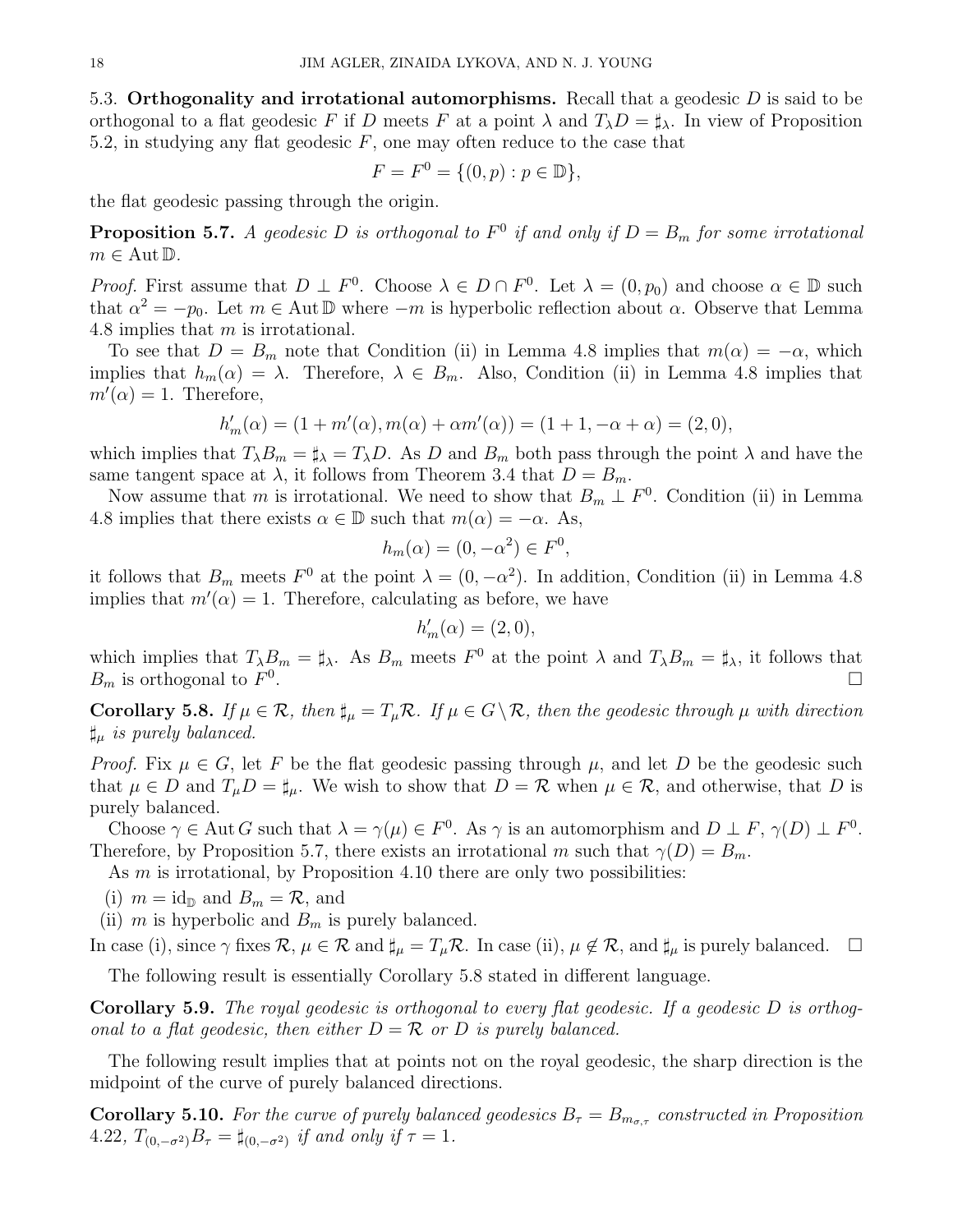*Proof.* Proposition 5.7 implies that  $T_{(0,-\sigma^2)}B_\tau = \sharp_{(0,-\sigma^2)}$  if and only if  $m_{\sigma,\tau}$  is irrotational. But Lemma 4.8 implies that  $m_{\sigma,\tau}$  is irrotational if and only if  $\tau = m'_{\sigma,\tau}(\sigma) = 1$ .

5.4. Foliation of G by orthogonal geodesics. If F is a geodesic in  $\mathbb{R}^2$  (that is, a line), then  $\mathbb{R}^2$  is foliated by the geodesics orthogonal to F. Theorem 5.15 below is an analogous result in G.

**Lemma 5.11.** If F is a flat geodesic in G, and  $D_1$  and  $D_2$  are geodesics that are orthogonal to F, then either  $D_1 = D_2$  or  $D_1 \cap D_2 = \emptyset$ .

*Proof.* As Aut  $G$  acts transitively on flat geodesics, we may assume without loss of generality that  $F = F<sup>0</sup>$ . Let  $D<sub>1</sub>$  and  $D<sub>2</sub>$  be geodesics that are orthogonal to F. By Proposition 5.7, there exist irrotational automorphisms  $m_1$  and  $m_2$  of  $\mathbb D$  such that  $D_1 = B_{m_1}$  and  $D_2 = B_{m_2}$ .

If  $B_{m_1} \cap B_{m_2} \neq \emptyset$ , then there exist  $z_1$  and  $z_2$  in  $\mathbb D$  such that  $h_{m_1}(z_1) = h_{m_2}(z_2)$ , equations which imply either

$$
z_1 = z_2 \quad \text{and} \quad m_1(z_1) = m_2(z_2) \tag{5.12}
$$

or

$$
z_1 = m_2(z_2) \quad \text{and} \quad m_1(z_1) = z_2. \tag{5.13}
$$

If equations (5.12) hold then  $m_1(z_1) = m_2(z_1)$ , or equivalently,  $(m_2^{-1} \circ m_1)(z_1) = z_1$ . Hence,  $m_2^{-1} \circ m_1$  is elliptic, and Remark 4.5(1) implies that  $m_1 = m_2$ . Thus  $D_1 = D_2$ .

If equations (5.13) hold, then  $(m_2 \circ m_1)(z_1) = z_1$  and we see that  $m_2 \circ m_1$  is elliptic. Then Remark 4.5(1) implies that  $m_1 = m_2^{-1}$ , and again,  $D_1 = D_2$ .

**Lemma 5.14.** Fix a flat geodesic F and a point  $\mu \in G \backslash F$ . There exists a purely balanced geodesic D such that D is orthogonal to F and  $\mu \in D$ .

*Proof.* Without loss of generality we may assume that  $F = F^0$ . Choose  $z_1, z_2 \in \mathbb{D}$  such that

$$
\mu = \pi(z_1, z_2) = (z_1 + z_2, z_1 z_2).
$$

Represent  $\pi(z_1, -z_2)$  in flat coordinates,

$$
\pi(z_1, -z_2) = (z_1 - z_2, -z_1 z_2) = (\beta + \overline{\beta} p_0, p_0),
$$

where  $\beta, p_0 \in \mathbb{D}$ . We have

$$
z_1 - z_2 = \beta - \bar{\beta} z_1 z_2,
$$

which implies that

$$
z_2 = \frac{z_1 - \beta}{1 - \bar{\beta}z_1} = b_{\beta}(z_1).
$$

If we set  $D = B_{b_{\beta}}$ , then, as  $h_{b_{\beta}}(z_1) = \mu$ , we can assert that  $\mu \in D$ . Furthermore, as  $b_{\beta}$  is irrotational, Proposition 5.7 guarantees that D is orthogonal to F.

By combining the previous two lemmas we obtain the following theorem.

**Theorem 5.15.** If F is a flat geodesic, then G is foliated by the geodesics in G that are orthogonal to F.

## 6. DISTINGUISHED GEODESICS IN  $G$

In the previous section we studied the purely balanced geodesics that are orthogonal to a fixed flat geodesic. In this section, in contrast, we fix a purely balanced geodesic  $D$  and study the flat geodesics  $F$  such that  $D$  is orthogonal to  $F$ . This leads to the remarkable discovery that such flat geodesics are naturally parametrized by a real geodesic in D.

**Definition 6.1.** For any geodesic D we say that a point  $\lambda \in D$  is a sharp point in D if D is orthogonal to the flat geodesic passing through  $\lambda$ . The set of sharp points in D is denoted by  $\sharp(D)$ .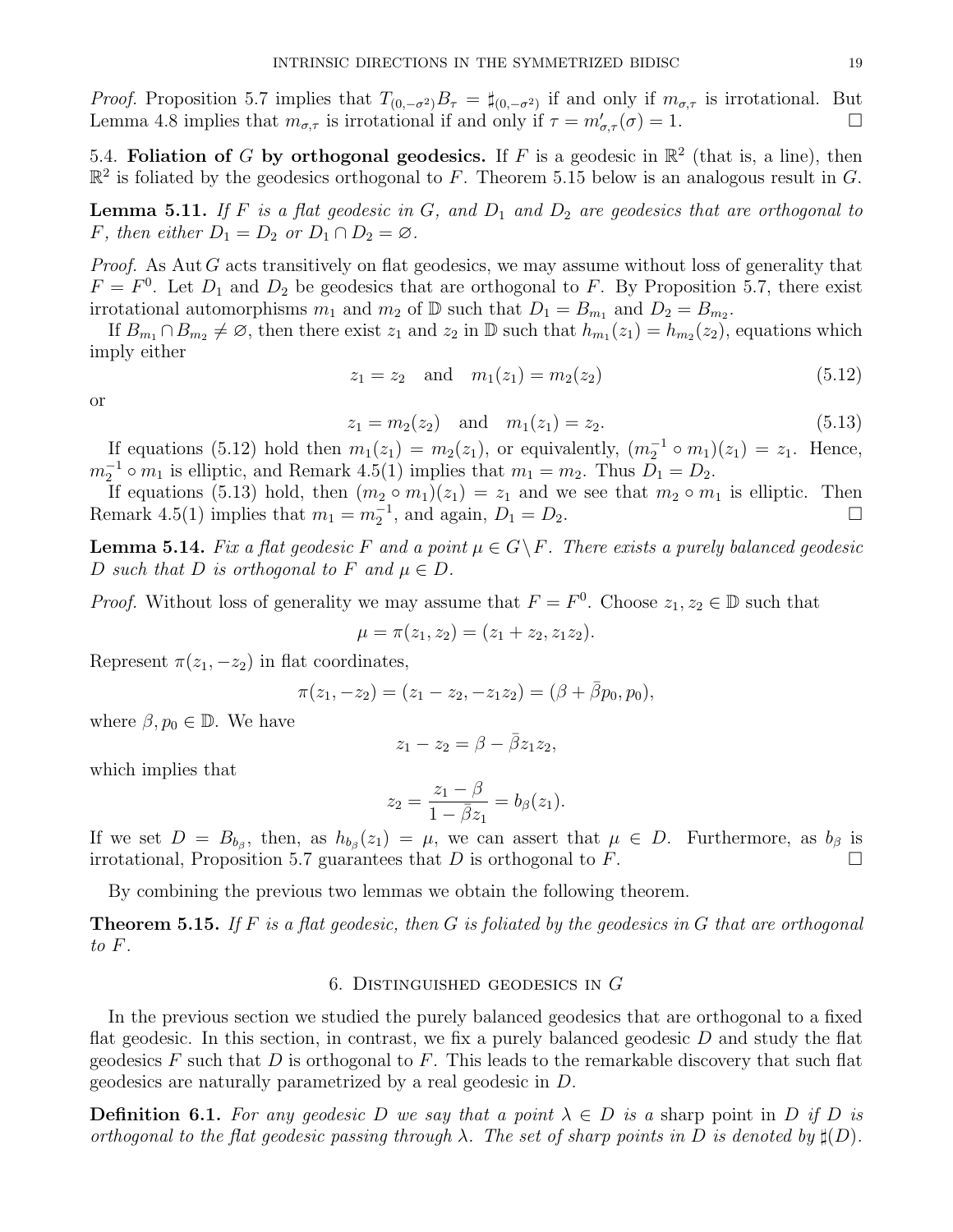Thus  $\sharp(D) = {\lambda \in D : T_{\lambda}D = \sharp_{\lambda}}$ . Corollary 5.8 implies that  $\sharp(\mathcal{R}) = \mathcal{R}$  and that, if  $D \neq \mathcal{R}$ , then  $\sharp(D)$  is non-empty only if D is purely balanced. We therefore restrict attention to the case that D is a purely balanced geodesic  $B_m$ .

Proposition 6.3 below, which gives a description of the sharp points in a purely balanced geodesic B, represents the third promised relationship between  $B = B_m$  and the fixed points of m.

If  $B$  is a purely balanced geodesic, we may define a real geodesic in  $B$  in the following manner. By Proposition 4.10, there exists hyperbolic  $m \in \text{Aut } \mathbb{D}$  such that  $B = B_m$ . Let  $\eta = {\eta_1, \eta_2}$ denote the set of fixed points of m and let  $C<sub>\eta</sub>$  denote the real hyperbolic geodesic in  $\mathbb D$  that has  $\eta_1$  and  $\eta_2$  as endpoints. Finally, we define  $\Xi_B \subset B$  by

$$
\Xi_B = h_m(C_\eta),
$$

where, for  $z \in \mathbb{D}$ ,  $h_m(z) = (z + m(z), zm(z)).$ 

**Lemma 6.2.** If B is a purely balanced geodesic and  $B = B_m$ , then the definition of  $\Xi_B$  does not depend on the choice of m.

*Proof.* Suppose that  $m, q \in \text{Aut} \mathbb{D}$  are such that  $B_m = B = B_q$ . By Lemma 4.11, either  $q = m$ or  $q = m^{-1}$ . In the former case it is immediate that m and q yield the same curve  $\Xi_B$ . In the latter case, since the fixed points  $\zeta$  of  $m^{-1}$  coincide with those  $\eta$  of  $m$ , we have  $\eta = \zeta$ , and so  $C_{\eta} = C_{\zeta}$ . Moreover, since m is a hyperbolic isometry of D, m maps geodesics to geodesics in D, and so  $m(C_n) = C_n = C_\zeta$ . For any  $z \in \mathbb{D}$ , we have  $h_{m^{-1}}(m(z)) = h_m(z)$ , and therefore

$$
h_q(C_{\zeta}) = h_{m^{-1}}(m(C_{\eta})) = h_m(C_{\eta}) = \Xi_B.
$$

**Proposition 6.3.** If B is a purely balanced geodesic, then  $\sharp(B) = \Xi_B$ .

*Proof.* We first show that  $\sharp(B) \subseteq \Xi_B$ . Fix  $\lambda \in \sharp(B)$ . By Proposition 4.23, we may assume that B is in standard position,  $\lambda = (0, -\sigma^2)$  and  $B = B_{m_{\sigma,\tau}}$  for some  $\sigma \in (0, 1)$  and  $\tau \in \mathbb{T}$ . Furthermore, as  $\lambda \in \sharp(B)$ , Corollary 5.10 implies that  $\tau = 1$ . Since the fixed points of  $m_{\sigma,1}$  are  $\pm 1$ ,  $C_{\eta} = (-1,1)$ . Therefore, as  $\sigma \in (-1,1)$ ,

$$
\lambda = (0, -\sigma^2) = h_{m_{\sigma,1}}(\sigma) \in h_{m_{\sigma,1}}(C_\eta) = \Xi_B.
$$

We now turn to the proof that  $\Xi_B \subseteq \sharp(B)$ . Fix a purely balanced geodesic B with royal points  $(2\xi, \xi^2)$  and  $(2\eta, \eta^2)$ . Assume that B is parametrized as in equation  $(4.9)$ , so that  $B = B_m$  for some hyperbolic  $m \in \text{Aut} \mathbb{D}$ , with fixed points at  $\xi$  and  $\eta$  in  $\mathbb{T}$ .

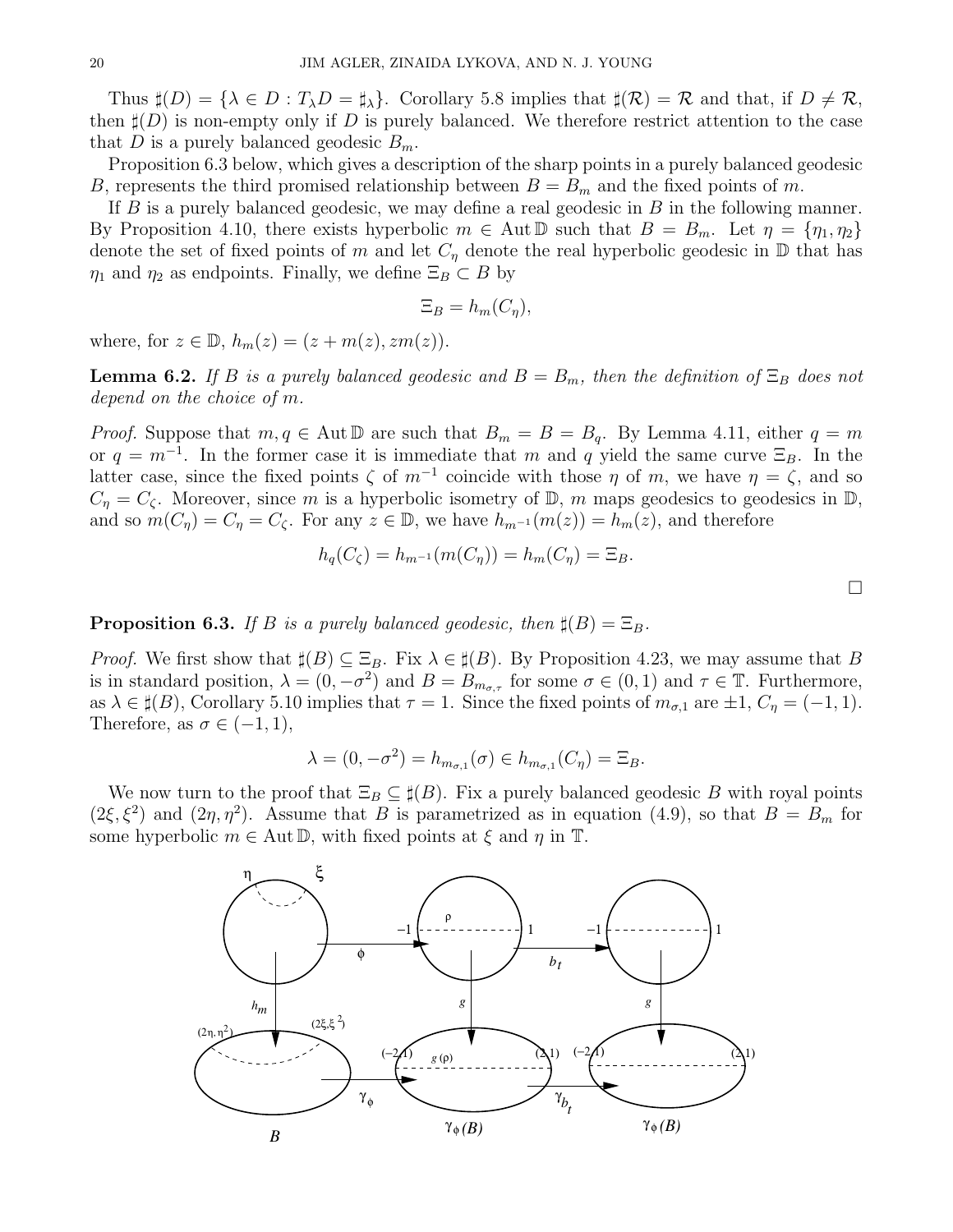Choose  $\varphi \in \text{Aut } \mathbb{D}$  satisfying  $\varphi(\xi) = 1$  and  $\varphi(\eta) = -1$ . Since  $\varphi \circ m \circ \varphi^{-1}(1) = 1$  and  $\varphi \circ m \circ \varphi^{-1}(1) = 1$  $\varphi^{-1}(-1) = -1$ , it follows that there exists  $r \in (-1,1)$  such that  $\varphi \circ m \circ \varphi^{-1} = b_r$ . Furthermore,  $\gamma_{\varphi}(B)$  is parametrized by the function g defined by

$$
g(z) = (z + b_r(z), zb_r(z)), \qquad z \in \mathbb{D}.
$$
 (6.4)

Since  $b_r(-1) = -1$ ,  $b_r(1) = 1$ , and  $b_r$ [-1,1] is strictly increasing, it follows from the Intermediate Value Theorem that there exists a unique  $\rho \in (-1,1)$  such that  $b_r(\rho) = -\rho$ . By Lemma 4.8,  $b'_r(\rho) = 1$ , and we deduce from equation (6.4) that

$$
g(\rho) = (0, -\rho^2)
$$
 and  $g'(\rho) = (2, 0)$ .

Since g parametrizes  $\gamma_{\varphi}(B)$ ,  $g'(\rho) \in T_{g(\rho)}\gamma_{\varphi}(B)$ . Therefore, by equation (5.5),  $g(\rho)$  is a sharp point in  $\gamma_{\varphi}(B)$ .

Now fix  $t \in (-1, 1)$ . Since  $b_t \circ b_r = b_r \circ b_t$ ,

$$
\gamma_{b_t} \circ g(z) = \gamma_{b_t}(z + b_r(z), zb_r(z))
$$
  
=  $(b_t(z) + b_t \circ b_r(z), b_t(z)b_t \circ b_r(z))$   
=  $(b_t(z) + b_r \circ b_t(z), b_t(z)b_r \circ b_t(z)) = g \circ b_t(z),$ 

for all  $z \in \mathbb{D}$ . Hence  $\gamma_{b_t} \circ g(\rho) = g \circ b_t(\rho)$ , and the tangent space

$$
T_{g \circ b_t(\rho)} \gamma_{\varphi}(B) = \gamma'_{b_t} \circ g(\rho) T_{g(\rho)} \gamma_{\varphi}(B).
$$

Therefore, as  $g(\rho)$  is a sharp point in  $\gamma \circ \varphi(B)$ ,

$$
T_{g \circ b_t(\rho)} \gamma \circ \varphi(B) = \gamma'_{b_t} \circ g(\rho) T_{g(\rho)} \gamma_{\varphi}(B)
$$
  
=  $\gamma'_{b_t} \circ g(\rho) \sharp_{g(\rho)} = \sharp_{g \circ b_t(\rho)},$ 

that is,

$$
g \circ b_t(\rho) \in \sharp(\gamma_\varphi(B)).\tag{6.5}
$$

Since equation (6.5) holds for all  $t \in (-1, 1)$  and

$$
\{b_t(\rho) : t \in (-1,1)\} = (-1,1) = C(\{-1,1\}),
$$

it follows that  $g((-1, 1)) \subseteq \sharp(\gamma_{\varphi}(B))$ , which is to say that

$$
\Xi_{\gamma_{\varphi}(B)} \subseteq \sharp(\gamma_{\varphi}(B)).
$$

As  $\gamma_{\varphi}$  is an automorphism of  $G, \Xi_B \subseteq \sharp(B)$ , as was to be proved.

**Definition 6.6.** A simple real geodesic in G is a curve of the form  $h(C)$  where  $h : \mathbb{D} \to G$  is a hyperbolic isometry and C is a real geodesic in  $\mathbb{D}$ .

A distinguished geodesic in G is a simple real geodesic in G whose endpoints lie in the edge  $E$ of the distinguished boundary of G.

Thus a simple real geodesic in G is a curve C in G such that, for any pair of points  $\lambda, \mu \in C$ , the segment of C joining  $\lambda$  and  $\mu$  achieves the minimum hyperbolic length of any curve in G joining  $\lambda$  and  $\mu$ . Note that not all real geodesics are simple.

Two types of distinguished geodesic  $\Xi$  in G are as follows. We say  $\Xi$  is a royal distinguished geodesic if  $\Xi = h(C)$  where  $h : \mathbb{D} \to \mathcal{R}$  is a hyperbolic isometry and C is a real hyperbolic geodesic in D. We say  $\Xi$  is a *purely balanced distinguished geodesic* if  $\Xi = \Xi_B$  for some purely balanced geodesic B.

**Proposition 6.7.**  $\Xi$  is a distinguished geodesic in G if and only if it is either a royal or a purely balanced distinguished geodesic.

**Lemma 6.8.** If  $\lambda \in G \setminus \mathcal{R}$ , then there exists a purely balanced geodesic B such that  $\lambda \in \Xi_B$ .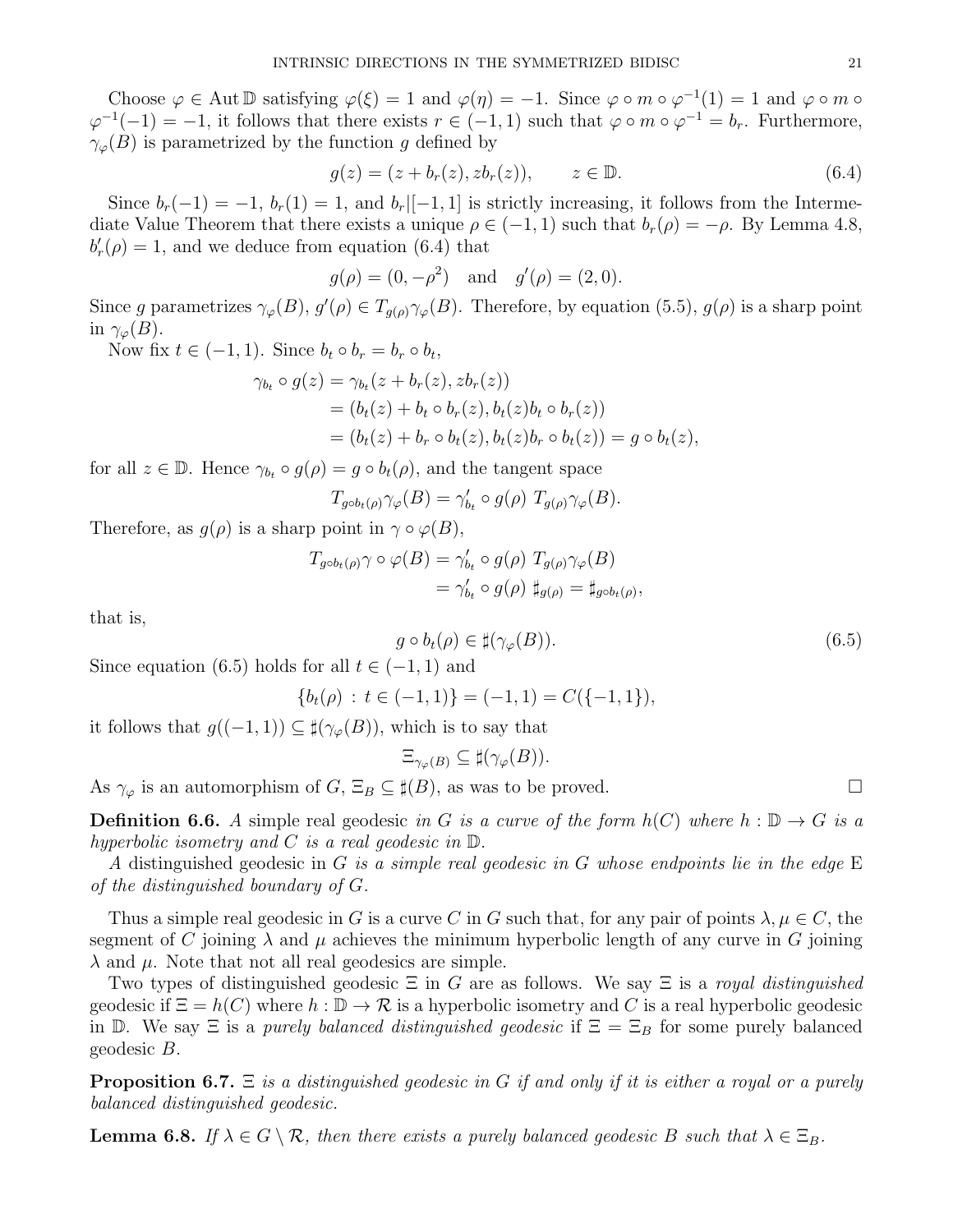*Proof.* Let B be the geodesic in G such that  $\lambda \in B$  and  $TB_{\lambda} = \sharp_{\lambda}$ . By Corollary 5.8, B is purely balanced. Also, since  $\lambda \in \sharp(B)$ , Proposition 6.3 implies that  $\lambda \in \Xi_B$ .

**Lemma 6.9.** If  $B_1$  and  $B_2$  are distinct purely balanced geodesics in G, then  $\Xi_{B_1} \cap \Xi_{B_2} = \emptyset$ . *Proof.* If  $\lambda \in \Xi_{B_1} \cap \Xi_{B_2}$ , then

$$
T_{\lambda}B_1 = \sharp_{\lambda} = T_{\lambda}B_2.
$$

Hence, Theorem 3.4 implies that  $B_1 = B_2$ .

The above two lemmas have the following immediate consequence.

**Theorem 6.10.** The purely balanced distinguished geodesics foliate  $G \setminus \mathcal{R}$ .

As a consequence of Theorem 6.10 we may seek coordinates for  $G\backslash\mathcal{R}$  based on a parametrization of the purely balanced distinguished geodesics in G. Let

$$
X = \{\{\xi_1, \xi_2\} : \xi_1, \xi_2 \in E, \xi_1 \neq \xi_2\}
$$

Since E is a circle, topologically, X is homeomorphic to  $M \setminus E$ , a Möbius band without boundary. For each point  $\xi = \{\xi_1, \xi_2\} \in X$  we may construct a smooth parametrization

$$
t \mapsto B_{\xi,t}, \qquad t \in (0,1),
$$

of the family of purely balanced geodesics B such that  $B \cap E = \xi$ . Finally, for each  $\xi \in X$  and each  $t \in (0, 1)$  we may smoothly parametrize  $\Xi_{\xi,t}$  using  $(0, 1)$ . These parametrizations lead to the following result.

**Theorem 6.11.**  $G \setminus \mathcal{R}$  is naturally homeomorphic to  $X \times (0,1) \times (0,1)$  via the parametrizations described above.

## 7. The closest point property in G

In [3, Lemma 9.8] it was shown that if F is a flat geodesic in G and  $\mu \in G \setminus F$ , then

$$
\inf_{\lambda \in F} d_G(\lambda, \mu) \text{ is attained at a point } \lambda_0 \in F. \tag{7.1}
$$

Further<sup>12</sup>, it was shown that if  $\lambda_0$  and  $\mu$  satisfy equation (7.1), and D denotes the geodesic passing through  $\mu$  and  $\lambda_0$ , then

 $\mu \in \mathcal{R} \Rightarrow D = \mathcal{R}$  and  $\mu \notin \mathcal{R} \Rightarrow D$  is purely balanced. (7.2)

This result prompts the following definition.

**Definition 7.3.** Let F be a flat geodesic in G and let  $\mu \in G$ . We say that  $\lambda_0$  is a closest point in  $F$  to  $\mu$  if

$$
d_G(\lambda_0, \mu) = \inf_{\lambda \in F} d_G(\lambda, \mu).
$$

If  $D$  is a geodesic in  $G$ , we say that  $D$  has the closest point property with respect to  $F$  if  $F$  meets D in a point  $\lambda_0$  and for some  $\mu \in D \setminus {\lambda_0},$ 

$$
\lambda_0 \text{ is a closest point in } F \text{ to } \mu. \tag{7.4}
$$

Theorem 7.24 below implies that if  $D$  has the closest point property with respect to  $F$ , then, in fact, statement (7.4) holds for every  $\mu \in D$ .

<sup>&</sup>lt;sup>12</sup>Corollary 7.25 below asserts that  $\lambda_0$  is unique.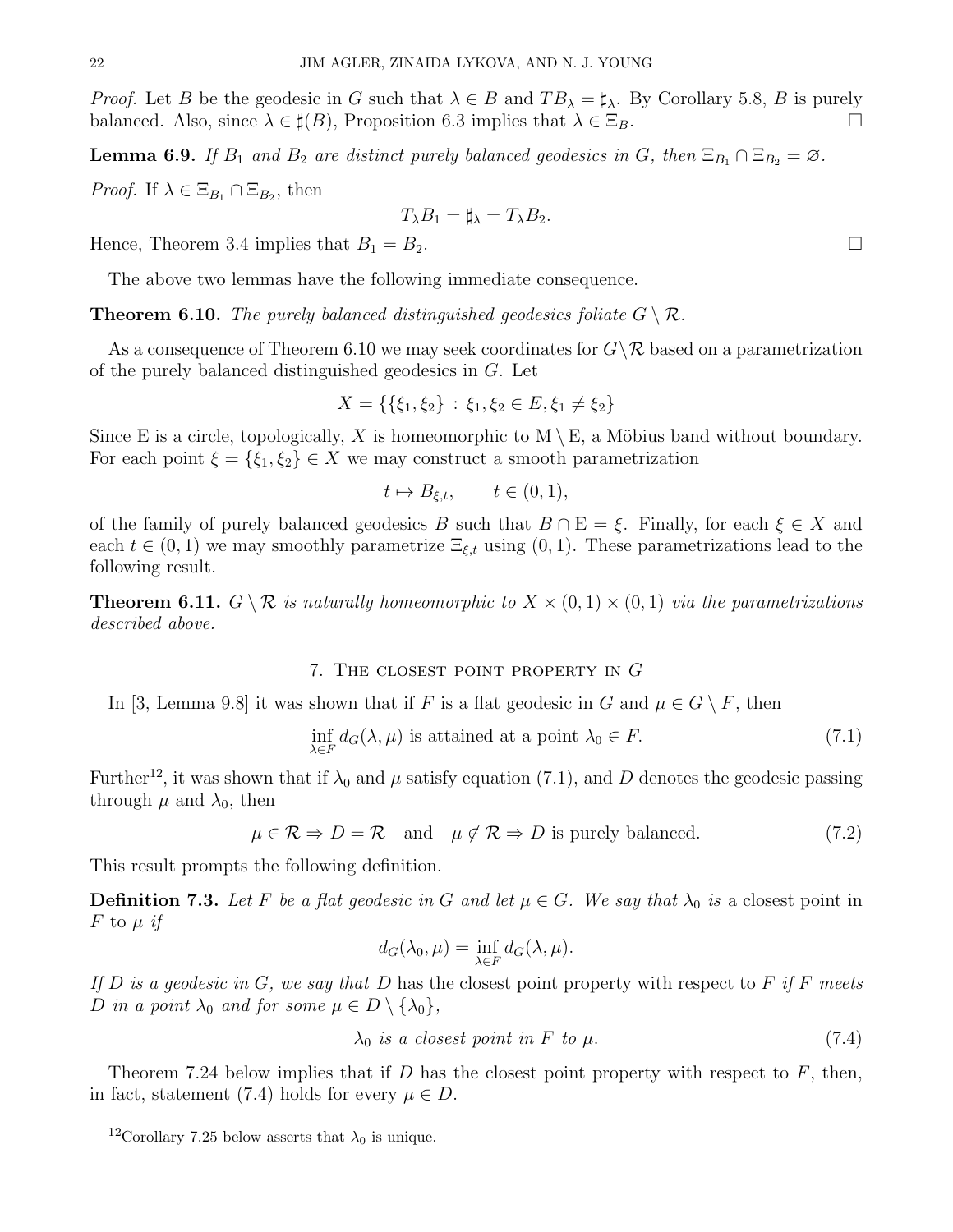#### 7.1. Critical pairs.

**Definition 7.5.** Let  $\lambda_0, \mu \in G$ . We say that the pair  $(\lambda_0, \mu)$  is a critical pair if for every admissible direction  $v \in \flat_{\lambda_0}$ ,

$$
\frac{d}{dt} d_G(\lambda_0 + tv, \mu) \Big|_{t=0} \ge 0. \tag{7.6}
$$

**Lemma 7.7.** Let F be a flat geodesic in G and let  $\mu \in G \setminus F$ . If  $\lambda_0$  is a closest point in F to  $\mu$ , then  $(\lambda_0, \mu)$  is a critical pair.

If  $\lambda_0, \mu \in G$  and the geodesic D passing through  $\lambda_0$  and  $\mu$  is purely balanced, then we may let  $D = B_m$ , where m is hyperbolic with fixed points at  $\eta_1$  and  $\eta_2$ . It then follows, by Lemma 4.15, that

$$
d_G(\lambda_0, \mu) = \max_{\omega \in {\{\bar{\eta}_1, \bar{\eta}_2\}}} d(\Phi_\omega(\lambda_0), \Phi_\omega(\mu)).
$$

Consequently, if  $v \in \flat_{\lambda_0}$ , the following formula holds:

$$
\frac{d}{dt} d_G(\lambda_0 + tv, \mu)|_{t=0} = \max_{\omega \in {\{\bar{\eta}_1, \bar{\eta}_2\}}} \frac{d}{dt} d(\Phi_\omega(\lambda_0 + tv), \Phi_\omega(\mu))|_{t=0}.
$$
\n(7.8)

**Lemma 7.9.** Assume that  $\lambda_0 = (0, p_0)$  is a point in  $F_0$ , the flat geodesic passing through the origin, and let  $\mu \in G \backslash F_0$ . Assume that the geodesic D passing through  $\lambda_0$  and  $\mu$  is purely balanced and let  $D = B_m$  where m is hyperbolic with fixed points  $\eta_1$  and  $\eta_2$ .  $(\lambda_0, \mu)$  is a critical pair if and only if, for all  $\xi \in \mathbb{C}$ ,

$$
either \quad \frac{d}{dt} \; d(p_0 + t\xi, w_1) \Big|_{t=0} \ge 0 \quad or \quad \frac{d}{dt} \; d(p_0 + t\xi, w_2) \Big|_{t=0} \ge 0,
$$
\n(7.10)

where  $w_1, w_2 \in \mathbb{D}$  are defined by

$$
w_1 = \eta_1 \Phi_{\bar{\eta}_1}(\mu) \quad \text{and} \quad w_2 = \eta_2 \Phi_{\bar{\eta}_2}(\mu). \tag{7.11}
$$

*Proof.* First notice that  $v \in b_{(\lambda_0,\mu)}$  if and only if  $v = (0,d)$  for some  $d \in \mathbb{C}$ . Consequently, using Definition 7.5 and (7.8), we see that  $(\lambda_0, \mu)$  is a critical pair if and only if for all  $\xi \in \mathbb{C}$  there exists  $\omega \in {\bar{\eta}_1, \bar{\eta}_2}$  such that

$$
\frac{d}{dt} d(\Phi_{\omega}(0, p_0 + t\xi), \Phi_{\omega}(\mu))\Big|_{t=0} \ge 0.
$$
\n(7.12)

Note that, if  $\omega \in \mathbb{T}$ ,

$$
d(\Phi_{\omega}(0, p_0 + t\xi), \Phi_{\omega}(\mu)) = d(\omega(p_0 + t\xi), \Phi_{\omega}(\mu))
$$
  
= 
$$
d(p_0 + t\xi, \bar{\omega}\Phi_{\omega}(\mu)).
$$

Hence statement (7.12) becomes

for all  $\xi \in \mathbb{C}$  there exists  $\omega \in {\bar{\eta}_1, \bar{\eta}_2}$  such that  $\frac{d}{dt} d(p_0 + t\xi, \bar{\omega}\Phi_\omega(\mu))\Big|_{t=0} \geq 0$ , which is equivalent to statement  $(7.10)$ .

A moment's thought reveals that statement  $(7.12)$  is equivalent to the assertion that  $w_2$  is the hyperbolic reflection of  $w_1$  about the point  $p_0$ . Thus, we obtain the following result.

**Lemma 7.13.** Assume that  $\lambda_0 = (0, p_0)$  is a point in the flat geodesic  $F_0$  passing through the origin, and let  $\mu \in G \backslash F_0$ . Assume that the geodesic D passing through  $\lambda_0$  and  $\mu$  is purely balanced and let  $D = B_m$  where m is hyperbolic with fixed points  $\eta_1$  and  $\eta_2$ . Let  $w_1 = \eta_1 \Phi_{\bar{\eta}_1}(\mu)$  and  $w_2 = \eta_2 \Phi_{\bar{\eta}_2}(\mu)$ . Then  $(\lambda_0, \mu)$  is a critical pair if and only if  $w_2$  is the hyperbolic reflection of  $w_1$ about  $p_0$ .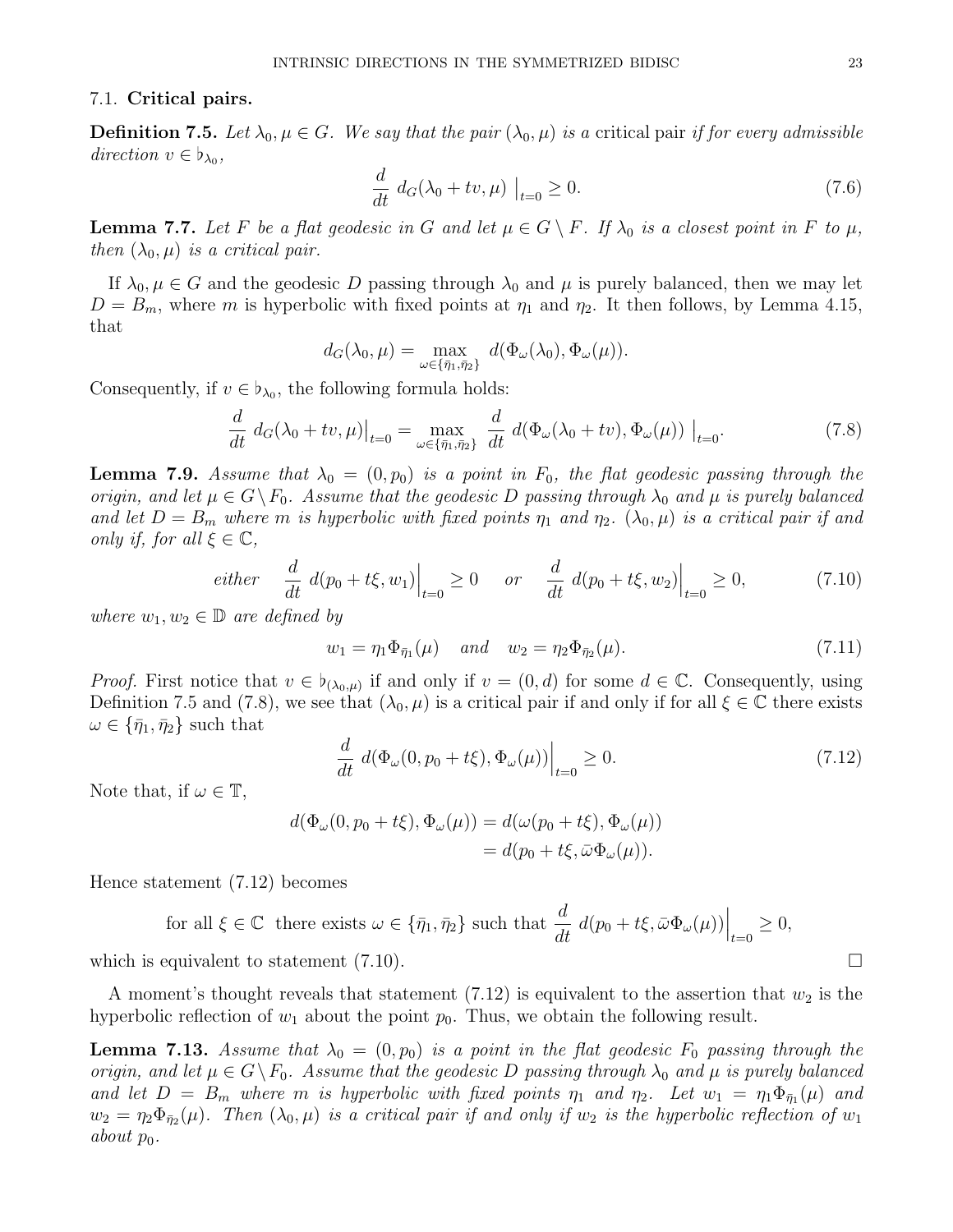## 7.2. Critical pairs and orthogonality.

**Lemma 7.14.** Let  $p_0 \in \mathbb{D} \setminus \{0\}$ . A geodesic D is purely balanced and meets  $F_0$  at the point  $(0, p_0)$ if and only if there exists  $\alpha \in \mathbb{D} \setminus \{0\}$  and hyperbolic  $m \in \text{Aut } \mathbb{D}$  such that  $D = B_m$ ,  $m(\alpha) = -\alpha$ , and  $\alpha^2 = -p_0$ .

*Proof.* By Proposition 4.10, m is hyperbolic if and only if  $D = B_m$  is purely balanced. In addition,  $m(\alpha) = -\alpha$  and  $\alpha^2 = -p_0$  if and only if  $h_m(\alpha) = (0, p_0)$ .

**Lemma 7.15.** Let  $m \in \text{Aut } \mathbb{D}$  be hyperbolic and assume that  $\alpha \in \mathbb{D} \setminus \{0\}$  where  $m(\alpha) = -\alpha$ , and  $\alpha^2 = -p_0$ . There exists  $\tau \in \mathbb{T}$  such that<sup>13</sup>  $m = b_\alpha \circ r_\tau \circ b_\alpha$ . Furthermore, if we let  $\eta_1, \eta_2$  denote the fixed points of m and define

$$
\sigma = \eta_1 + \eta_2 \quad and \quad \pi = \eta_1 \eta_2,
$$

then

$$
\sigma = \frac{1 - |\alpha|^2}{\bar{\alpha}} \frac{1 - \tau}{1 + \tau} \quad and \quad \pi = -\frac{\alpha}{\bar{\alpha}}.
$$
 (7.16)

*Proof.* That the general  $m \in \text{Aut } \mathbb{D}$  satisfying  $m(\alpha) = -\alpha$  has the form  $m = b_{\alpha} \circ r_{\tau} \circ b_{\alpha}$  follows by Schur reduction.

To prove equations (7.16) it suffices to show that the equation  $m(x) = x$  is equivalent to the equation  $x^2 - \sigma x + \pi = 0$ .

$$
m(x) = x \Leftrightarrow (b_{\alpha} \circ r_{\tau} \circ b_{\alpha})(x) = x
$$
  
\n
$$
\Leftrightarrow \tau b_{\alpha}(x) = b_{-\alpha}(x)
$$
  
\n
$$
\Leftrightarrow \tau(x - \alpha)(1 + \bar{\alpha}x) = (x + \alpha)(1 - \bar{\alpha}x)
$$
  
\n
$$
\Leftrightarrow \bar{\alpha}(1 + \tau)x^2 - (1 - |\alpha|^2)(1 - \tau)x - \alpha(1 + \tau) = 0
$$
  
\n
$$
\Leftrightarrow x^2 - \frac{1 - |\alpha|^2}{\bar{\alpha}} \frac{1 - \tau}{1 + \tau}x - \frac{\alpha}{\bar{\alpha}} = 0
$$
  
\n
$$
\Leftrightarrow x^2 - \sigma x + \pi = 0.
$$

We remark that equations (7.16) imply that  $\tau = 1$  if and only if  $\sigma = 0$ , a fact which also follows from Lemma 4.6 and Condition (ii) in Lemma 4.8. Also observe that the formulas in (7.16) imply the formulas

$$
\frac{1+\tau}{1-\tau}\sigma = \frac{1-|\alpha|^2}{\bar{\alpha}} \quad \text{and, since} \quad \tau \in \mathbb{T}, \quad \frac{1+\tau}{1-\tau}\bar{\sigma} = -\frac{1-|\alpha|^2}{\alpha}.\tag{7.17}
$$

**Lemma 7.18.** Assume that  $\lambda_0 = (0, p_0)$  is a point in  $F_0$ , the flat geodesic passing through the origin, and let  $\mu \in G \backslash F_0$ . Assume that the geodesic D passing through  $\lambda_0$  and  $\mu$  is purely balanced and let  $D = B_m$  where m is hyperbolic with fixed points  $\eta_1$  and  $\eta_2$ . If  $(\lambda_0, \mu)$  is a critical pair, then D is orthogonal to  $F_0$ .

*Proof.* By Lemma 7.14, there exists  $\alpha \in \mathbb{D}$  such that

$$
m(\alpha) = -\alpha, \quad \text{and} \quad \alpha^2 = p_0,\tag{7.19}
$$

equations that imply

$$
h_m(\alpha) = (0, p_0). \tag{7.20}
$$

As also  $\mu \in B_m$ , there exists  $\beta \in \mathbb{D}$  such that

$$
h_m(\beta) = \mu. \tag{7.21}
$$

<sup>&</sup>lt;sup>13</sup>By the Chain Rule,  $\tau = m'(\alpha)$ .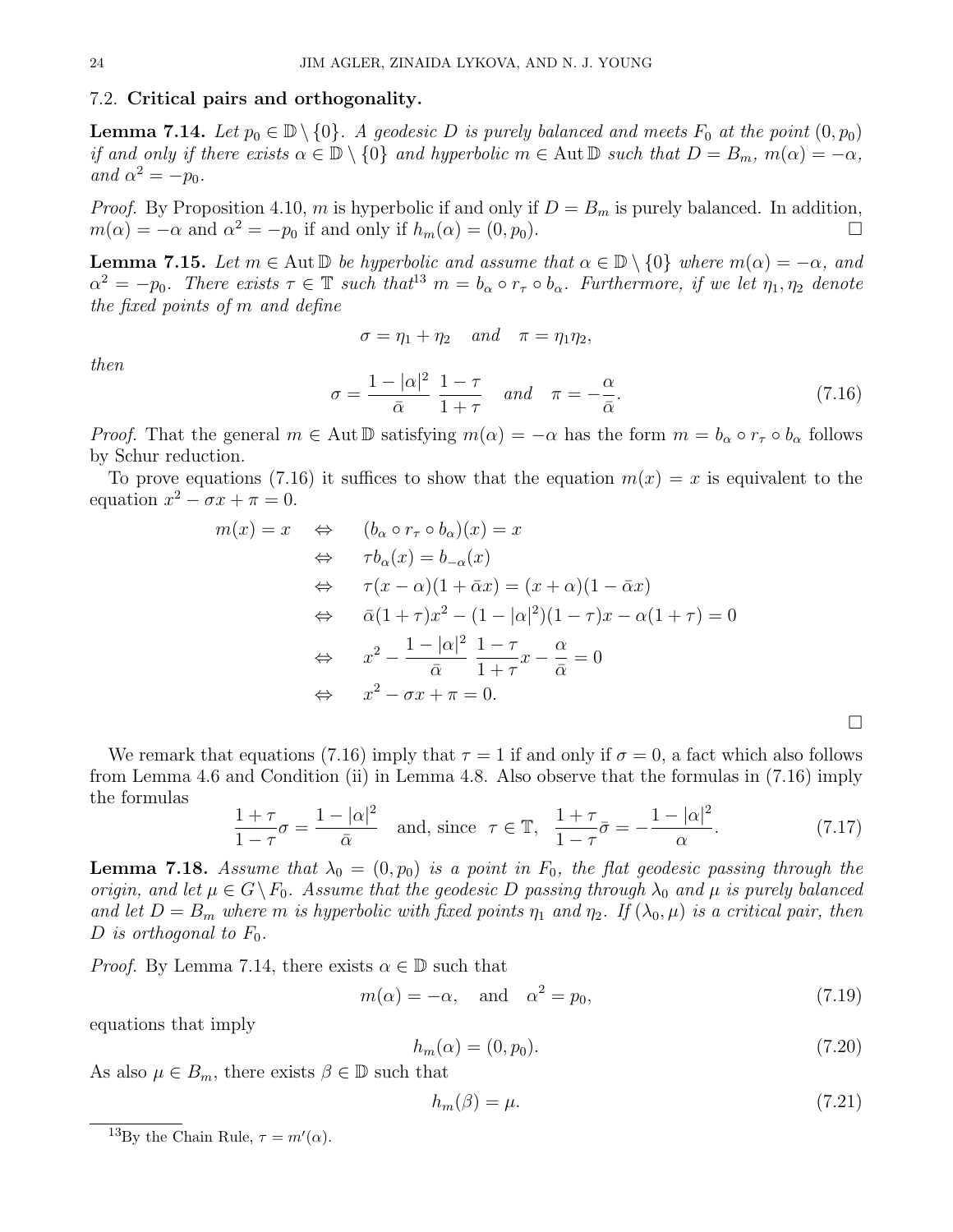Lemma 4.15 guarantees that if we define  $m_1$  and  $m_2$  by

$$
m_1 = (\eta_1 \Phi_{\bar{\eta}_1}) \circ h_m \quad \text{and} \quad m_1 = (\eta_2 \Phi_{\bar{\eta}_2}) \circ h_m \tag{7.22}
$$

then  $m_1, m_2 \in \text{Aut } \mathbb{D}$ . Observe that

$$
m_1(\alpha) = \eta_1 \Phi_{\bar{\eta}_1}(0, p_0) = p_0,
$$

and using equations (7.11), that

$$
m_1(\beta)=\eta_1\Phi_{\bar{\eta}_1}(\mu)=w_1.
$$

Similarly,

$$
m_2(\alpha) = p_0
$$
 and  $m_2(\beta) = w_2$ .

Consequently, if we set  $\varphi = m_2 \circ m_1^{-1}$ ,

$$
\varphi(p_0) = p_0 \quad \text{and} \quad \varphi(w_1) = w_2.
$$

As Lemma 7.13 guarantees that  $w_2$  is the hyperbolic reflection of  $w_1$  about  $p_0$ , it follows that  $\varphi$  is hyperbolic reflection about  $p_0$ . Therefore, as  $\varphi'(p_0) = -1$ ,

$$
m_1'(\alpha) + m_2'(\alpha) = 0 \tag{7.23}
$$

Noting that, for  $\eta \in \mathbb{T}$ ,

$$
\nabla(\eta\Phi_{\bar{\eta}})(s,p) = \left(\frac{-2\eta + 2\bar{\eta}p}{(2-\bar{\eta}s)^2}, \frac{2}{2-\bar{\eta}s}\right),\,
$$

we see that

$$
m'_1(\alpha) = \nabla(\eta_1 \Phi_{\bar{\eta}_1})(0, p_0) \cdot h'_m(\alpha)
$$
  
=  $\left(-\frac{1}{2}\eta_1 + \frac{1}{2}\bar{\eta}_1 p_0, 1\right) \cdot \left(1 + m'(\alpha), \alpha(m'(\alpha) - 1)\right)$   
=  $(1 + m'(\alpha))(-\frac{1}{2}\eta_1 + \frac{1}{2}\bar{\eta}_1 p_0) + \alpha(m'(\alpha) - 1).$ 

Likewise

$$
m'_2(\alpha) = (1 + m'(\alpha))(-\frac{1}{2}\eta_2 + \frac{1}{2}\overline{\eta}_2 p_0) + \alpha(m'(\alpha) - 1).
$$

Therefore, by equation (7.23) and Lemma 7.15,

$$
0 = m'_1(\alpha) + m'_2(\alpha)
$$
  
\n
$$
= (1 + m'(\alpha))(-\frac{1}{2}\eta_1 + \frac{1}{2}\bar{\eta}_1 p_0) + \alpha(m'(\alpha) - 1)
$$
  
\n
$$
+ (1 + m'(\alpha))(-\frac{1}{2}\eta_2 + \frac{1}{2}\bar{\eta}_2 p_0) + \alpha(m'(\alpha) - 1)
$$
  
\n
$$
= (1 + \tau)(-\frac{1}{2}\sigma - \frac{1}{2}\bar{\sigma}\alpha^2) + 2\alpha(\tau - 1) \qquad \text{by Lemma 7.15}
$$
  
\n
$$
= -\frac{1 - \tau}{2} \left(\frac{1 + \tau}{1 - \tau}\sigma + \frac{1 + \tau}{1 - \tau}\bar{\sigma}\alpha^2 + 4\alpha\right)
$$
  
\n
$$
= -\frac{1 - \tau}{2} \left(\frac{1 - |\alpha|^2}{\bar{\alpha}} - \frac{1 - |\alpha|^2}{\alpha}\alpha^2 + 4\alpha\right) \qquad \text{by equations (7.17)}
$$
  
\n
$$
= -\frac{1 - \tau}{2\bar{\alpha}} (1 - |\alpha|^2)^2.
$$

Consequently, as  $m'(\alpha) = \tau$ ,  $m'(\alpha) = 1$  and Lemma 4.8 implies that m is irrotational. By Proposition 5.7, D is orthogonal to  $F_0$ .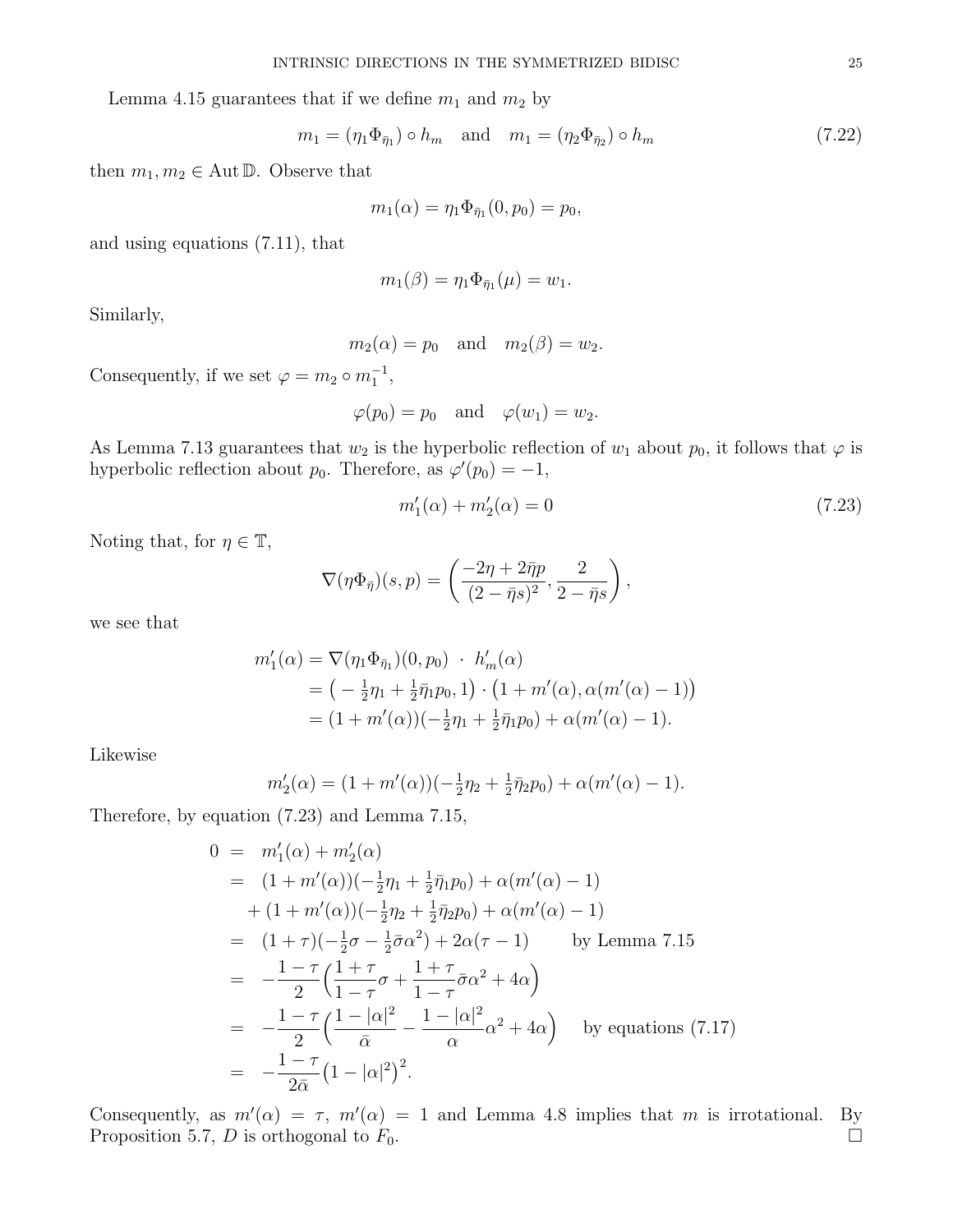## 7.3. The closest point property and orthogonality.

**Theorem 7.24.** Let F be a flat geodesic in G. Assume that D is a geodesic in G that meets F at the point  $\lambda_0$ . The following are equivalent.

- (i) For every  $\mu \in D$   $\lambda_0$  is a closest point in F to  $\mu$ ;
- (ii) there exists  $\mu \in D$  such that  $\lambda_0$  is a closest point in F to  $\mu$ ;
- (iii)  $D$  is orthogonal to  $F$ .

Proof. Clearly, (i) implies (ii). If (ii) holds, then (7.2) implies that D is purely balanced and Lemma 7.7 implies that  $(\lambda_0, \mu)$  is a critical pair. Therefore, Lemma 7.18 implies that (iii) holds.

Now suppose that (iii) holds. Fix  $\mu \in \mathbb{D}$ . Choose  $\lambda_1 \in F$  such that  $\lambda_1$  is a closest point in F to  $\mu$ . By (ii) implies (iii), if  $D_1$  is the geodesic passing through  $\lambda_1$  and  $\mu$ , then  $D_1$  is orthogonal to F. As D and  $D_1$  are both orthogonal to F and  $\mu \in D \cap D_1$ , Lemma 5.11 implies that  $\lambda_1 = \lambda_0$ . Therefore,  $\lambda_0$  is a closest point in F to  $\mu$ .

**Corollary 7.25.** Assume that F is a flat geodesic in G and  $\mu \in G$ . If  $\lambda_1$  and  $\lambda_2$  are both a closest point in F to  $\mu$ , then  $\lambda_1 = \lambda_2$ .

Proof. Suppose

$$
\inf_{\lambda \in F} d_G(\lambda, \mu)
$$

is attained at two points  $\lambda_1$  and  $\lambda_2$  in F. If we let  $D_1$  be the geodesic passing through  $\lambda_1$  and  $\mu$ and let  $D_2$  be the geodesic passing through  $\lambda_2$  and  $\mu$ , then the equivalence of Conditions (ii) and (iii) in Theorem 7.24 implies that  $D_1$  and  $D_2$  are both orthogonal to F. Therefore, as  $\mu \in D_1 \cap D_2$ , Lemma 5.11 implies that  $D_1 = D_2$ . Hence,  $\lambda_1 = \lambda_2$ .

The following corollary of Theorem 7.24 is equivalent to Theorem 1.4 from the introduction of the paper.

**Corollary 7.26.** Let F be a flat geodesic in G and let D be a geodesic in G. Then D has the closest point property with respect to F if and only if D is orthogonal to F.

#### **REFERENCES**

- [1] J. Agler, Z. A. Lykova and N. J. Young, Algebraic and geometric aspects of rational Γ-inner functions, Adv. Math. 328 (2018) 133-159.
- [2] J. Agler, Z. A. Lykova and N. J. Young, A geometric characterization of the symmetrized bidisc, J. Math. Anal. Applic. 473(2) (2019) 1377-1413.
- [3] J. Agler, Z. A. Lykova and N. J. Young, Geodesics, retracts, and the extension property in the symmetrized bidisc, Mem. Amer. Math. Soc. 258 (2019), 1242, 108pp.
- [4] J. Agler and N. J. Young, The hyperbolic geometry of the symmetrised bidisc, J. Geometric Analysis 14 (2004) 375-403.
- [5] J. Agler and N. J. Young, The complex geodesics of the symmetrised bidisc, Int. J. Math. 17 (2006) 375-391.
- [6] J. Agler and N. J. Young, The magic functions and automorphisms of a domain, Complex Analysis and Operator Theory 2 (2008) 383-404.
- [7] J. A. Ball and H. Sau, Rational dilation of tetrablock contractions revisited, J. Funct. Anal. 278 (1) (2020) 108275.
- [8] T. Bhattacharyya, S. Pal and S. S. Roy, Dilations of Γ-contractions by solving operator equations, Adv. Math. 230 (2012) 577-606.
- [9] T. Bhattacharyya, B. K. Das, H. Sau, Toeplitz operators on the symmetrized bidisc, Int. Math. Research Notices (2020), https://doi.org/10.1093/imrn/rnz333
- [10] D. Burago, Yu. Burago and S. Ivanov, A course in metric geometry, Graduate Studies in Mathematics, 33, American Mathematical Society, 2001.
- [11] M. Jarnicki and P. Pflug, On automorphisms of the symmetrised bidisc, Arch. Math. (Basel) 83 (2004) 264-266.
- [12] M. Jarnicki and P. Pflug, Invariant Distances and Metrics in Complex Analysis, 2nd Extended Edition, De Gruyter, Berlin, 2013.